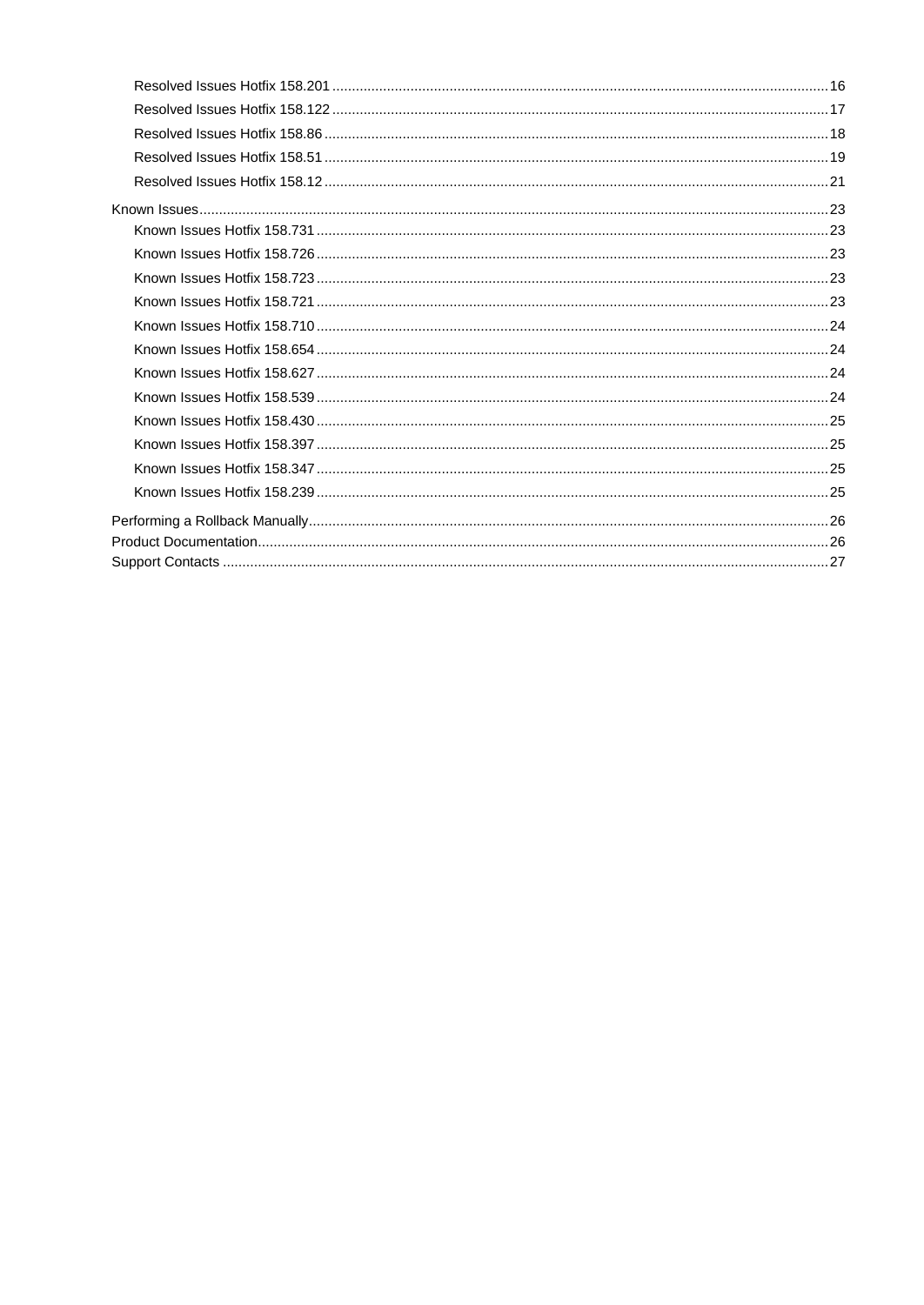# <span id="page-2-0"></span>Product Description

SafeNet Authentication Manager (SAM) enables management of the complete user authentication life cycle. SafeNet Authentication Manager links tokens with users, organizational rules, and security applications to allow streamlined handling of your organization's authentication infrastructure with a flexible, extensible, and scalable management platform.

## <span id="page-2-1"></span>Release Description

SAM hotfixes are intended to resolve specific product and customer issues. This document consists of all the hotfix releases that relate to SAM 8.2 (x32 and x64).

This hotfix includes resolved issues from the following hotfix releases:

- 158.731
- $158.728$
- 158.726
- 158.723
- 158.721
- 158.717
- 158.710
- 158.679
- 158.654
- 158.627
- 158.583
- 158.560
- 158.539
- 158.493
- 158.468
- 158.430
- 158.397
- 158.347
- 158.316
- 158.292
- 158.267
- 158.239
- 158.201
- 158.122
- 158.86
- 158.51
- 158.12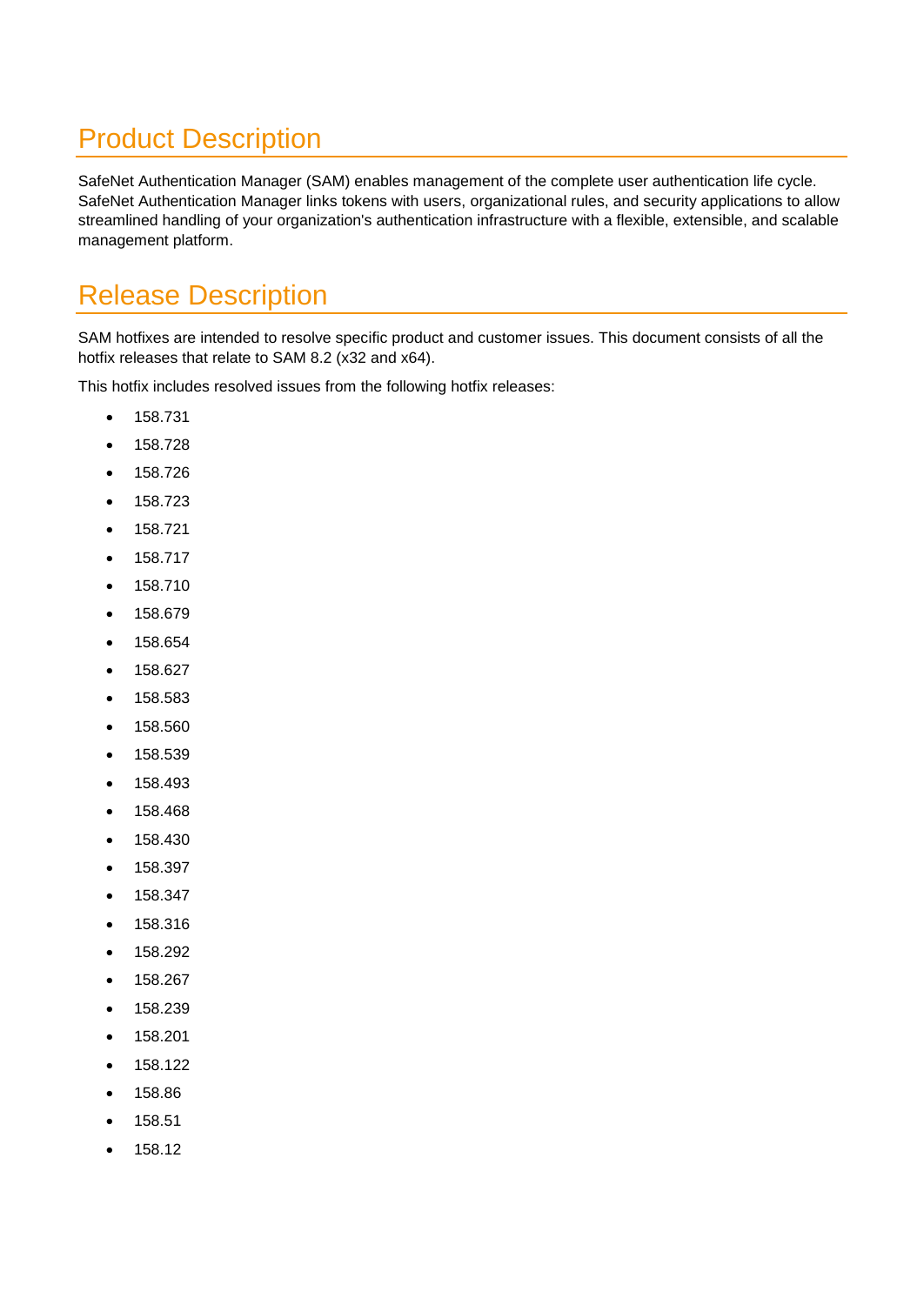# <span id="page-3-1"></span>Hotfix Version Number

#### **To find the Hotfix version number:**

Open the registry at HKLM\SOFTWARE\SafeNet\Authentication\SAM\ If the hotfix is installed, there is a key named "hotfix". The hotfix version currently installed is displayed as a key under the "hotfix" key: HKLM\SOFTWARE\SafeNet\Authentication\SAM\hotfix\158.731

# <span id="page-3-2"></span>Compatibility Information

#### <span id="page-3-0"></span>Operating Systems

SafeNet Authentication Manager 8.2 supports the following operating systems:

#### **For client machine:**

- Windows Vista SP2 (32-bit, 64-bit)
- Windows 7 SP1 (32-bit, 64-bit)
- Windows 8 (32-bit, 64-bit)
- Windows 8.1 (32-bit, 64-bit)

#### **For server machine:**

- Windows Server 2008 R2 SP1 (64-bit)
- Windows Server 2008 SP2 (32-bit)
- Windows Server 2008 SP2 (64-bit)
- Windows Server 2012 and 2012 R2 (64-bit)

**Note**: Windows Server 2012 R2 requires downloading the updated CDROM package from AKAMAI.

## <span id="page-3-3"></span>Upgrade Information

SAM 8.2 hotfixes can be installed using either one of the following two methods:

- SafeNet's support portal
- Automatic updates feature (UUA)

#### **To install SAM 8.2 hotfix files using SafeNet's Support Portal:**

- 1. Download SAM 8.2 hotfix files from [SafeNet's Support Portal.](http://c3.safenet-inc.com/)
- 2. Log in by entering your user name (email address) and password.
- 3. Search for: Latest SAM 8.2 hotfix patch.
- 4. Download the hotfix archive and extract the files to a temporary folder.
- 5. Before installing the hotfixes, ensure that all the related browsing windows are closed.
- 6. Run the following SAM 8.2 hotfix files, which will install and apply the hotfixes:
	- SAM 8.2 158.731.exe (must be installed)
	- SRP 8.2 hotfix 8.2.135.591.exe (must be installed for External Portals)
	- SafeNetOTPAuthenticationPlugIns-SetupManager-8.2.exe (version 8.2.31) (optional)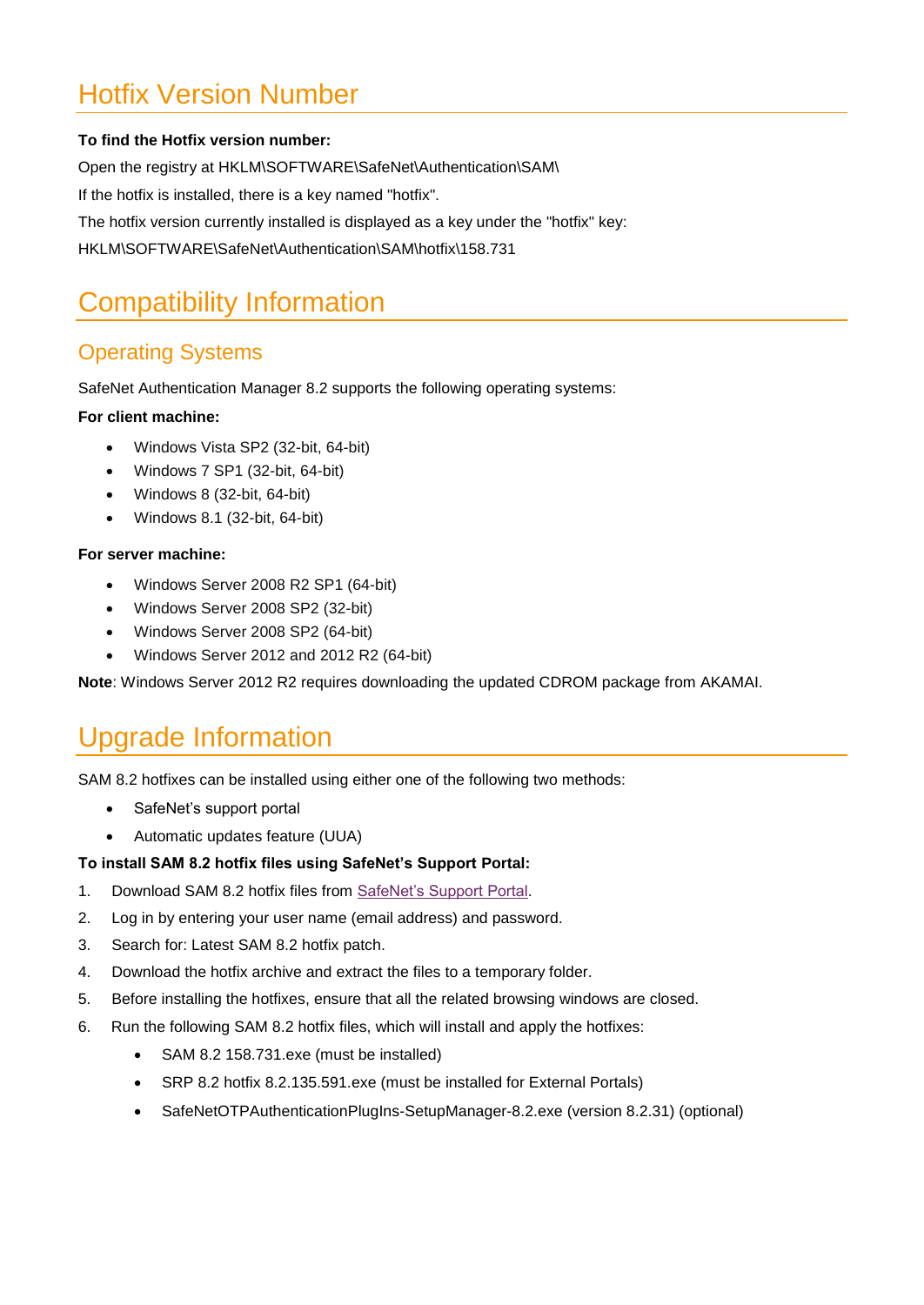#### **To install the hotfixes using the automatic updates feature:**

The Application Update feature allows you to perform a manual update, which upgrades SafeNet Authentication Manager to a more recent version. For more details, refer to the SAM 8.2 Admin Guide.

**Note:** Installing SAM 8.2 for the first time using the Simplified Installation method installs the hotfix files automatically.

- 1. From the Start menu, select **Start>All Programs>SafeNet>SafeNet Authentication Manager>Update>Manual Update**. The Checking for updates window opens.
- 2. As soon as an update if found, the Available Updates window opens.
- 3. Select the update from the Available Updates window.
- 4. Click Install All Updates.

**Note**: If the internet network speed is too low then you may see the message as shown in the image below. Click **OK** and continue with the installation. Installation will be completed successfully.



# <span id="page-4-2"></span>Advisory Notes

#### <span id="page-4-0"></span>SHA-1 Certificate Deprecation

Microsoft recommends that customers replace their SHA-1 certificates with SHA-2 certificates at the earliest opportunity, before 31 December 2015. This will avoid any significant certificate errors in browsers.

The SHA-1 algorithm is at the core of many SSL certificates and is known to suffer from vulnerabilities. SHA-2 replacement certificates are available and much stronger to protect websites and applications.

## <span id="page-4-3"></span>Resolved Issues

<span id="page-4-1"></span>

| <b>Subject</b>            | <b>CSR</b> | <b>Description</b>                                                                                                                                                                                  |
|---------------------------|------------|-----------------------------------------------------------------------------------------------------------------------------------------------------------------------------------------------------|
| TPO.                      | ASAM-1617  | Previously, the length of the Audit source name field was too small to<br>configure the default name (SAM_Audit).                                                                                   |
| Security<br>Vulnerability | ASAM-1774  | Previously, there were security vulnerabilities in SAM due to previous<br>versions of JRE integrated with SAM. Now, the version of JRE has been<br>upgraded to remove the security vulnerabilities. |
| <b>eTPASS</b>             | ASAM-1814  | Previously, end users could not change the default eToken virtual path.                                                                                                                             |
| <b>SAM Service</b>        | ASAM-1877  | Previously, attackers attacked web pages using clickjacking. Now, anti-<br>clickjacking headers have been added to each server response.                                                            |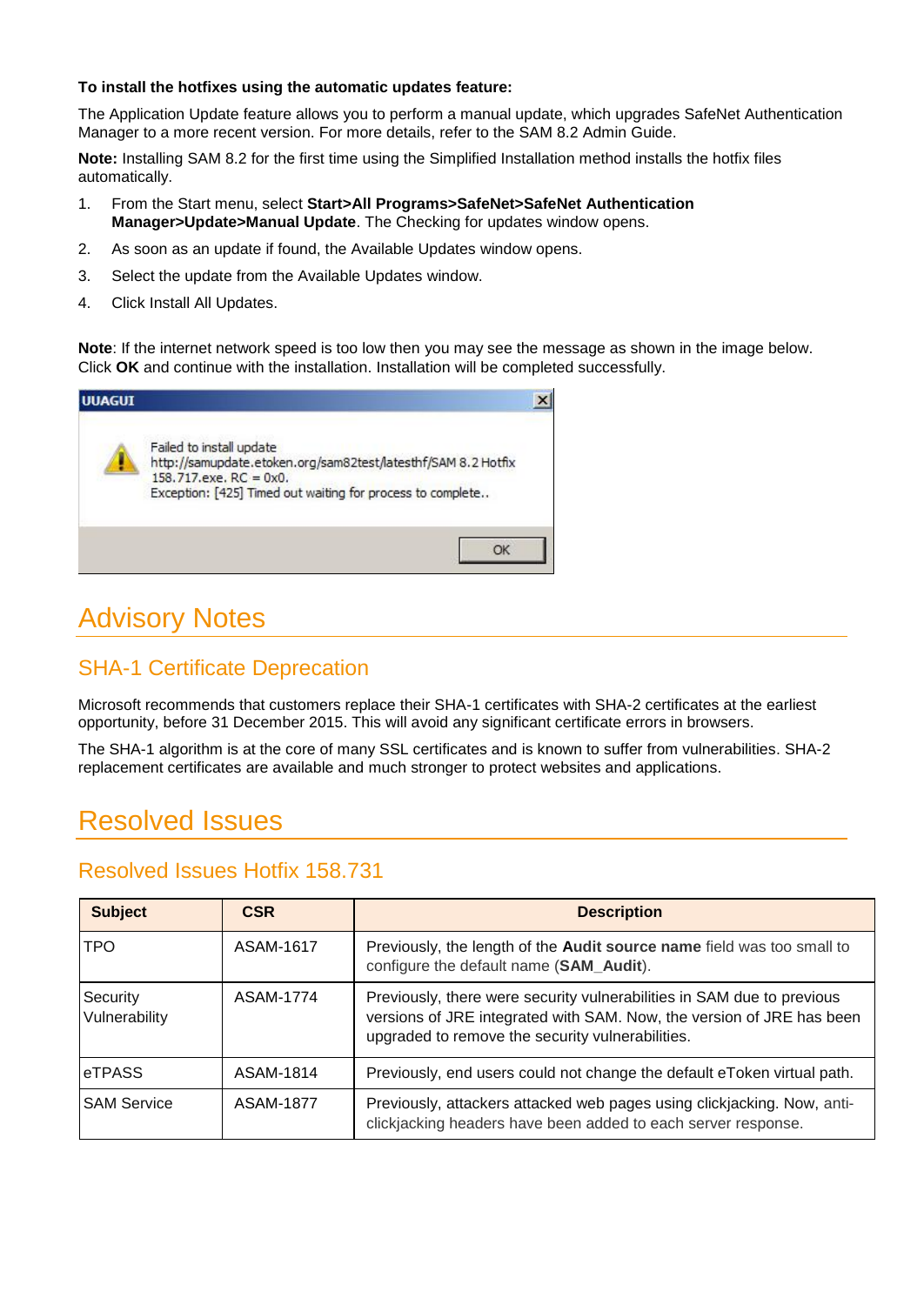<span id="page-5-0"></span>

| <b>Subject</b>                  | <b>CSR</b> | <b>Description</b>                                                                                                                                                                                                                                                        |
|---------------------------------|------------|---------------------------------------------------------------------------------------------------------------------------------------------------------------------------------------------------------------------------------------------------------------------------|
| <b>SAM Attendance</b><br>Report | ASAM-1380  | Previously, when generating the SAM Attendance report, the size of the<br>report was too large.                                                                                                                                                                           |
| SAM Manage                      | ASAM-1702  | Previously, the user was not able to access drop-down lists on the SAM<br>Database and SAM Audit reports using a keyboard. Also, the More<br>Actions field was not accessible using a keyboard.                                                                           |
| <b>SAM Cloud</b>                | ASAM-1708  | During SAML integration with SAM, SAM did not check the SAML<br>Assertion Condition Not Before/Not On Or After. This means that Time<br>sync does not matter with SAM and the third-party application.                                                                    |
| <b>SAM IOS</b>                  | ASAM-1750  | Enrolling an iOS 9 device using the SAM IOS portal was not possible.                                                                                                                                                                                                      |
| SAM IOS                         | ASAM-1817  | Previously, received a timeout error, when tried to enroll an iOS device.<br><b>Note:</b> Web service proxy by default takes 1 minute timeout. Now, a new<br>attribute (Timeout) is added in the connection.xml file to make it<br>configurable, and it set as 3 minutes. |
| <b>SAM Policy</b><br>Manager    | ASAM-1827  | Previously, some users were not shown in the SAM Policy Manager.<br>However, those users exist in the AD LDS database, and those users<br>were able to authenticate as well.                                                                                              |
| <b>SAM Database</b><br>Report   | ASAM-1843  | Previously, when the user tried to download the SAM Database report<br>from the SAM Manage page "sammanage/Reports/SAM Database," the<br>generated report was empty.                                                                                                      |

<span id="page-5-1"></span>

| <b>Subject</b>                            | <b>CSR</b>              | <b>Description</b>                                                                                                                 |
|-------------------------------------------|-------------------------|------------------------------------------------------------------------------------------------------------------------------------|
| <b>SAM Manage</b>                         | ASAM-1605               | In Reports, tooltip was not available for the Next, Previous, and Home<br>buttons.                                                 |
| <b>SAM Rescue/ SAM</b><br>Manage          | ASAM-1610/<br>ASAM-1686 | Previously, the user was not able to navigate using keyboard, and<br>tooltips were not displayed for links and images.             |
| <b>SAM Rescue</b>                         | ASAM-1613               | The audio for CAPTCHA text was not available.                                                                                      |
| Entrust                                   | ASAM-1636               | The enrollment of user tokens failed and the message "Java client<br>components are not configured correctly." displayed.          |
| <b>SAM Service</b>                        | ASAM-1638               | Incorrect message was displaying in the event viewer when the user<br>enrolled, updated, or changed the token password.            |
| <b>MSCA Connector</b>                     | ASAM-1640               | Previously, 2048-bit key size was not supported while creating<br>standalone certificate (in MSCA Connector) for token enrollment. |
| <b>SAM Manage</b>                         | ASAM-1646               | Previously, when SAM Manage was used to reset the random OTP PIN,<br>no new notification was created.                              |
| <b>Advisory Note</b>                      | ASAM-1691               | An advisory note is added in this CRN about SHA-1 certificate<br>deprecation.                                                      |
| SAM Manage/ SAM<br>Service/ SAM<br>Rescue | ASAM-1695               | Now, the functionality is provided for changing date using keyboard in<br>the Date Time controller.                                |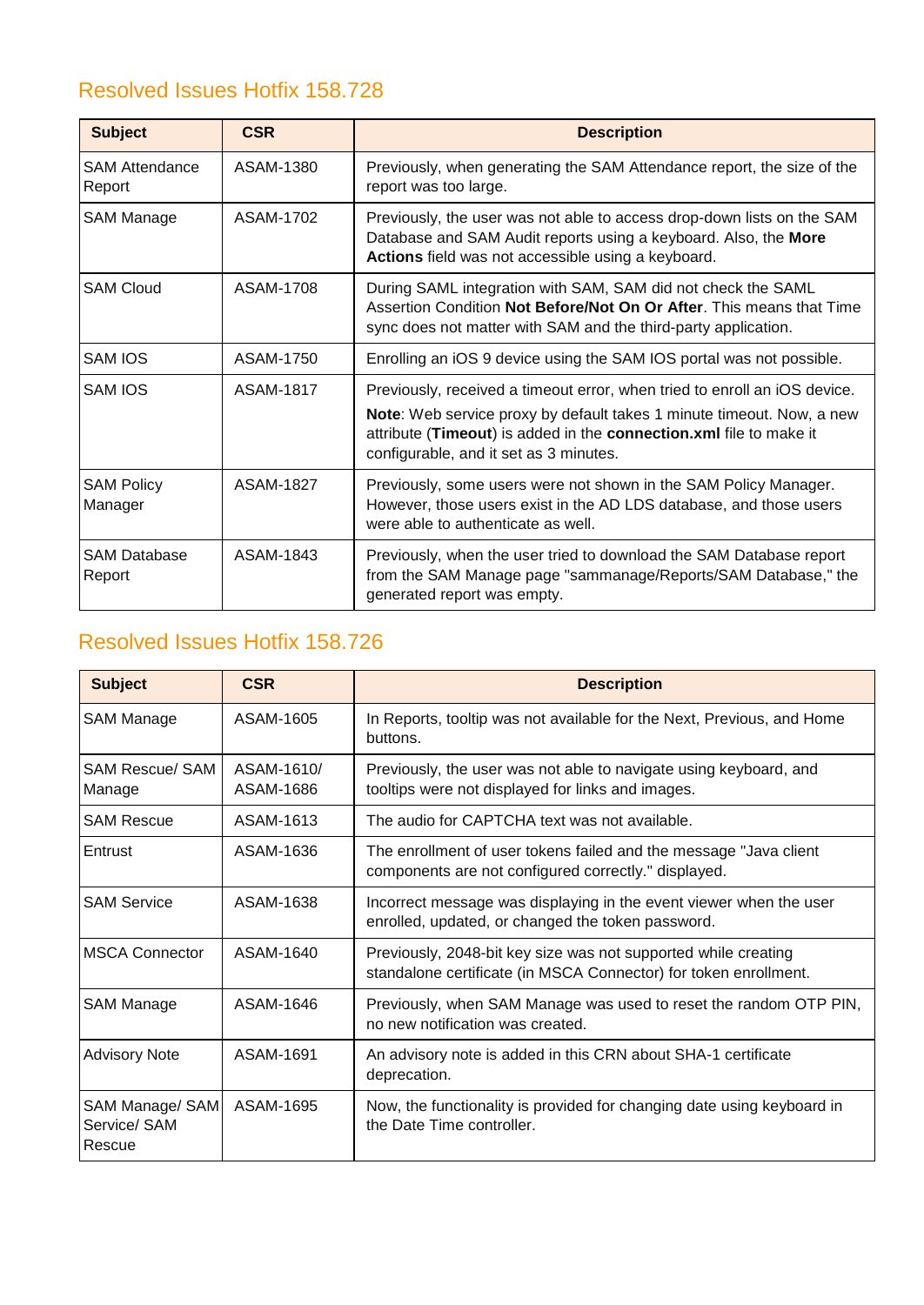| <b>Subject</b>                  | <b>CSR</b> | <b>Description</b>                                                                                                                      |
|---------------------------------|------------|-----------------------------------------------------------------------------------------------------------------------------------------|
| <b>MobilePASS</b><br>Enrollment | ASAM-1697  | Information on the MobilePASS portal is updated for clear understanding<br>and better user experience.                                  |
| <b>SAM Messaging</b>            | ASAM-1699  | User was not able to send SMS via the SAM Messaging site.                                                                               |
| <b>SAM Service</b>              | ASAM-1793  | SAM Service provided additional download link if respective components<br>were not installed. Also, the alert image had to be enhanced. |

<span id="page-6-0"></span>

| <b>Subject</b>                                   | <b>CSR</b>                            | <b>Description</b>                                                                                                    |
|--------------------------------------------------|---------------------------------------|-----------------------------------------------------------------------------------------------------------------------|
| <b>SAM Rescue</b>                                | ASAM-1589                             | Previously, text alternative for any non-text content was not available.                                              |
| <b>SAM Service/ SAM</b><br>Rescue/ SAM<br>Manage | ASAM-1596/<br>ASAM-1608/<br>ASAM-1654 | Previously, the user was able to use GUI only using mouse, and not able<br>to access using keyboard.                  |
| <b>SAM Service</b>                               | ASAM-1598                             | Previously, differently abled users were not able to navigate, find<br>content, and determine where they are.         |
| <b>SAM Rescue</b>                                | ASAM-1607                             | The foreground and background color was not conforming to VPAT<br>guidelines.                                         |
| SAM Manage/<br><b>SAM Service</b>                | ASAM-1657                             | In the logon pages in ADAM installation, the foreground and background<br>color was not according to VPAT guidelines. |
| Security<br>Vulnerability                        | ASAM-1664                             | Previously, SAM was vulnerable to BEAST attack. Now, this vulnerability<br>is addressed in Security Bulletin.         |
| Security<br>Vulnerability                        | ASAM-1665                             | Previously, the deprecated SSL version was supported. Now, this<br>vulnerability is addressed in Security Bulletin.   |
| Security<br>Vulnerability                        | ASAM-1666                             | Previously, SAM was vulnerable to POODLE attack. Now, this<br>vulnerability is addressed in Security Bulletin.        |
| Security<br>Vulnerability                        | ASAM-1668                             | Previously, RC4 cipher suites were detected in SAM. Now, this<br>vulnerability is addressed in Security Bulletin.     |
| Security<br>Vulnerability                        | ASAM-1669                             | Previously, weak SSL cipher suites were supported. Now, this<br>vulnerability is addressed in Security Bulletin.      |
| SAM Manage/<br>Authentication                    | ASAM-1682                             | Authentication failed if password contained the greater than sign ">".                                                |
| <b>SAM Manage</b>                                | ASAM-1694                             | Previously, using keyboard, the drop-down for search criteria on all<br>pages was not available.                      |

<span id="page-6-1"></span>

| <b>Subject</b>                   | <b>CSR</b>      | <b>Description</b>                                                                                                                                         |
|----------------------------------|-----------------|------------------------------------------------------------------------------------------------------------------------------------------------------------|
| OTP Plugin                       | ASAM-468        | On a standalone machine, the OTP plugin installer was installing the<br>OTP plugin on the path containing Program Files (x86) instead of<br>Program Files. |
| <b>SRP Configuration</b><br>Tool | <b>ASAM-891</b> | On the SRP Configuration tool window, "Portals Configuration" was<br>displayed instead of "Portal Configuration."                                          |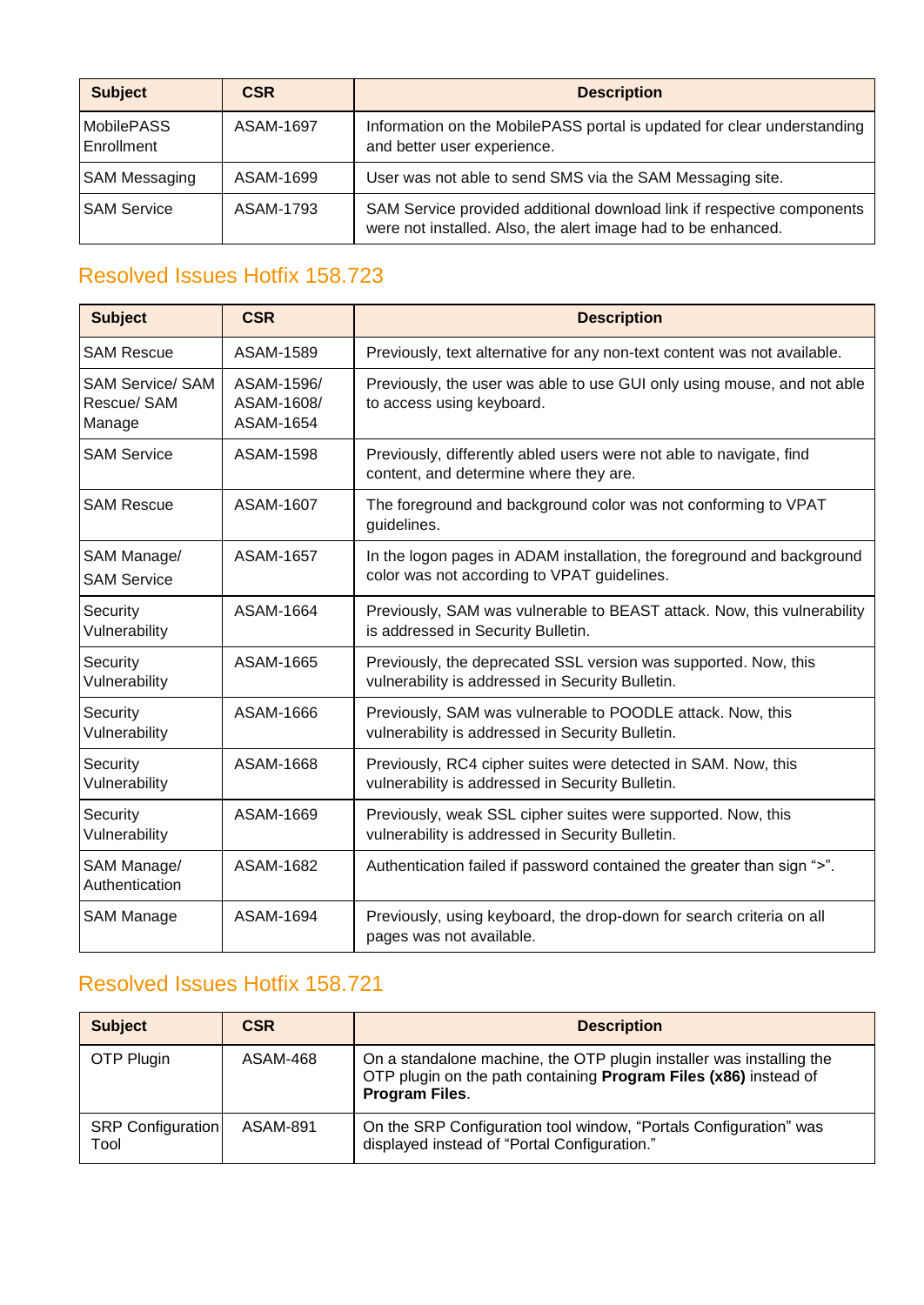| <b>Subject</b>                 | <b>CSR</b> | <b>Description</b>                                                                                                                                                     |
|--------------------------------|------------|------------------------------------------------------------------------------------------------------------------------------------------------------------------------|
| <b>SAM Installer</b>           | ASAM-1487  | When SAM was installed using the simplified installation mechanism,<br>there was no option to uninstall OTP plugin, and received error when<br>tried to uninstall SAM. |
| <b>Exchange Server</b><br>2013 | ASAM-1515  | Previously, for OWA Agent, there was no support for Exchange Server<br>2013.                                                                                           |
|                                |            | <b>Note:</b> Configuring Windows Exchange Server 2013 requires<br>downloading the updated CDROM package from AKAMAI.                                                   |
| <b>SAM Service</b>             | ASAM-1588  | Previously, text alternative for any non-text content was not available.                                                                                               |
| <b>SAM Service</b>             | ASAM-1595  | The foreground and background color is changed now to conform to<br>VPAT guidelines.                                                                                   |
| <b>SAM Manage</b>              | ASAM-1614  | The foreground and background color is changed now to conform to<br>VPAT guidelines.                                                                                   |

<span id="page-7-0"></span>

| <b>Subject</b>     | <b>CSR</b>      | <b>Description</b>                                                                                                                                                                                                                                                                                                                                                                                                                                                                                                                                                                                                                                                                                          |
|--------------------|-----------------|-------------------------------------------------------------------------------------------------------------------------------------------------------------------------------------------------------------------------------------------------------------------------------------------------------------------------------------------------------------------------------------------------------------------------------------------------------------------------------------------------------------------------------------------------------------------------------------------------------------------------------------------------------------------------------------------------------------|
| <b>SAM Service</b> | <b>ASAM-214</b> | There was no ability to change the SAM Service account password using<br>command line interface.                                                                                                                                                                                                                                                                                                                                                                                                                                                                                                                                                                                                            |
|                    |                 | Now, for this new functionality, following is the command format:                                                                                                                                                                                                                                                                                                                                                                                                                                                                                                                                                                                                                                           |
|                    |                 | changeServiceAccount-username= <user name="">-userpassword=<user<br>password&gt;</user<br></user>                                                                                                                                                                                                                                                                                                                                                                                                                                                                                                                                                                                                           |
|                    |                 | <b>Note:</b> The command is case sensitive.                                                                                                                                                                                                                                                                                                                                                                                                                                                                                                                                                                                                                                                                 |
|                    |                 | Example:                                                                                                                                                                                                                                                                                                                                                                                                                                                                                                                                                                                                                                                                                                    |
|                    |                 | SAMConfigurationTool.exe -changeServiceAccount -<br>username=Administrator@Server2008.com -<br>userpassword=123456                                                                                                                                                                                                                                                                                                                                                                                                                                                                                                                                                                                          |
| <b>SAM SAML</b>    | ASAM-1149       | Previously, when the SAML protocol was used with SAM for certificate<br>authentication, a Java warning was shown. However, for OTP<br>authentication, it worked without any error.                                                                                                                                                                                                                                                                                                                                                                                                                                                                                                                          |
|                    |                 | Now, this fix is relevant for all Java versions when using Firefox web<br>browser.                                                                                                                                                                                                                                                                                                                                                                                                                                                                                                                                                                                                                          |
|                    |                 | If you are using Java above version 6, you will need to do the following<br>configurations in the Java installation:                                                                                                                                                                                                                                                                                                                                                                                                                                                                                                                                                                                        |
|                    |                 | 1. Open the <b>Configure Java</b> application.<br>On the Java Control Panel window, click the Security tab.<br>2.<br>3.<br>Set the security level to lowest (For Java 7, set security level to<br>Medium; for Java 8, security level to High).<br>In the Exception Site List, add the following URLs:<br>4.<br>http:// <server ip="">/samcloud/Components/<br/>https://<server ip="">/samcloud/<br/>Edit the java.policy file located at C:\Program Files<br/>5.<br/>(x86)\Java\jre7\lib\security\.<br/>In the end of the java.policy file, inside the grant brackets, add this<br/>6.<br/>line: permission java.security.SecurityPermission<br/>"authProvider.SunPKCS11-eToken", "read";</server></server> |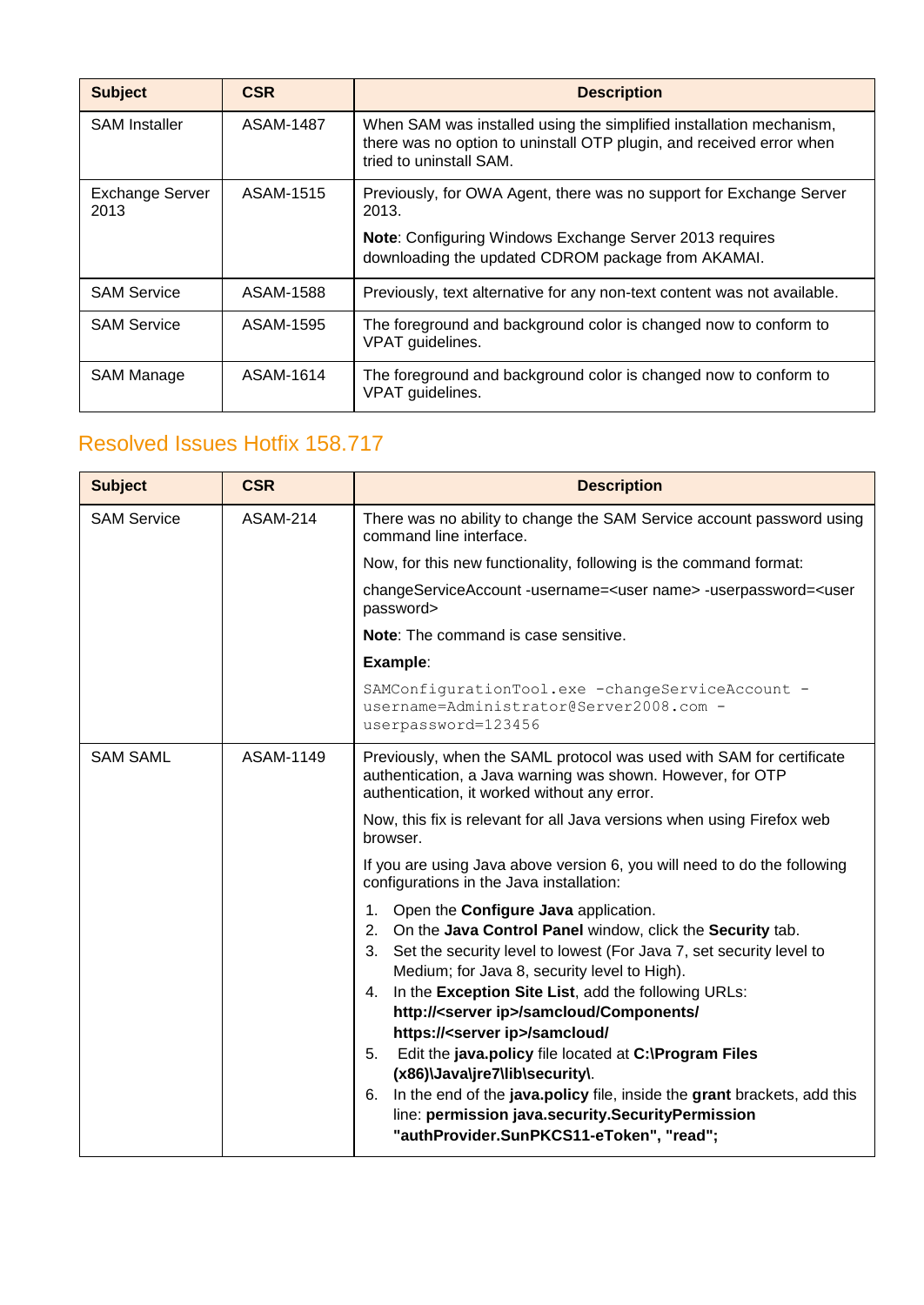| <b>Subject</b>                  | <b>CSR</b>       | <b>Description</b>                                                                                                                                                                                                                                                                                                                                                                                      |
|---------------------------------|------------------|---------------------------------------------------------------------------------------------------------------------------------------------------------------------------------------------------------------------------------------------------------------------------------------------------------------------------------------------------------------------------------------------------------|
| <b>SAM Service</b>              | <b>ASAM-1517</b> | The SAM Service site was not fully operational with IE11.                                                                                                                                                                                                                                                                                                                                               |
|                                 |                  | Now, with this fix:                                                                                                                                                                                                                                                                                                                                                                                     |
|                                 |                  | For enrollment of tokens using IE11, you need to set the browser<br>security level to Lowest (from Tools > Internet options > Security<br>tab).<br>Allow pop ups to be shown on bottom of the page while enrollment.<br>You may experience that the Enterprise mode in the browser is reset<br>after machine is restarted. In this case, go to the Tools menu and<br>select the Enterprise Mode option. |
| <b>SAM SDK</b>                  | ASAM-1573        | If TPO was set to Prompt User for messaging protocol, user<br>authentication for challenge token failed.                                                                                                                                                                                                                                                                                                |
| <b>OTP</b>                      | ASAM-1560        | UPN lookup failed during OTP authentication.                                                                                                                                                                                                                                                                                                                                                            |
| Authentication                  | ASAM-1574        |                                                                                                                                                                                                                                                                                                                                                                                                         |
| <b>MobilePASS</b><br>Enrollment | ASAM-1580        | The SafeNet MobilePASS token enrollment failed when in the<br>HKEY LOCAL MACHINE\SOFTWARE\SafeNet\Authentication\SAC\UI<br>registry setting the value for <b>ShowDecimalSerial</b> was set to 1.                                                                                                                                                                                                        |
| <b>SAM Self Service</b>         | <b>ASAM-1587</b> | When tried to enroll a smart card with SAM Self Service, the error<br>message "The specified directory service attribute or value does not<br>exist." was shown.                                                                                                                                                                                                                                        |
|                                 |                  | Now, with this fix:                                                                                                                                                                                                                                                                                                                                                                                     |
|                                 |                  | For enrollment of tokens using IE11, you need to set the browser<br>$\bullet$<br>security level to Lowest (from Tools > Internet options > Security<br>tab).                                                                                                                                                                                                                                            |

<span id="page-8-0"></span>

| <b>Subject</b>          | <b>CSR</b> | <b>Description</b>                                                                                                                                                                                                                                                          |
|-------------------------|------------|-----------------------------------------------------------------------------------------------------------------------------------------------------------------------------------------------------------------------------------------------------------------------------|
| <b>TPO</b>              | ASAM-646   | Previously, when a TPO policy was exported and then imported, the<br>cloud settings in the new imported policy were empty.                                                                                                                                                  |
| Licensing               | ASAM-1489  | Previously, the usage percentage of license capacity in an alert or status<br>message was not configurable.                                                                                                                                                                 |
| <b>SAM Self Service</b> | ASAM-1536  | The access on the Self Service portal was not allowed or restricted as<br>defined in the role.                                                                                                                                                                              |
| <b>SAM Self Service</b> | ASAM-1537  | On the SAM Service portal, when a user completes the questionnaire,<br>the link should be "Update a questionnaire for Rescue service center<br>authentication." However, the link "Complete a questionnaire for Rescue<br>Service Center authentication" was still showing. |
| <b>SAM Mobile</b>       | ASAM-1558  | Unable to enroll mobile messaging token from the SAM Mobile Portal.                                                                                                                                                                                                         |
| <b>SAM Rescue</b>       | ASAM-1568  | In SAMRescue, enabling TempOTP did not create an event in the<br>eventlog showing that TempOTP was enabled.                                                                                                                                                                 |
| AD LDS Database         | ASAM-1125  | Profile objects were recreated for deleted users every time the process:<br>'Automatic token revocation when user is deleted from the user store'<br>was run from SAM backend.                                                                                              |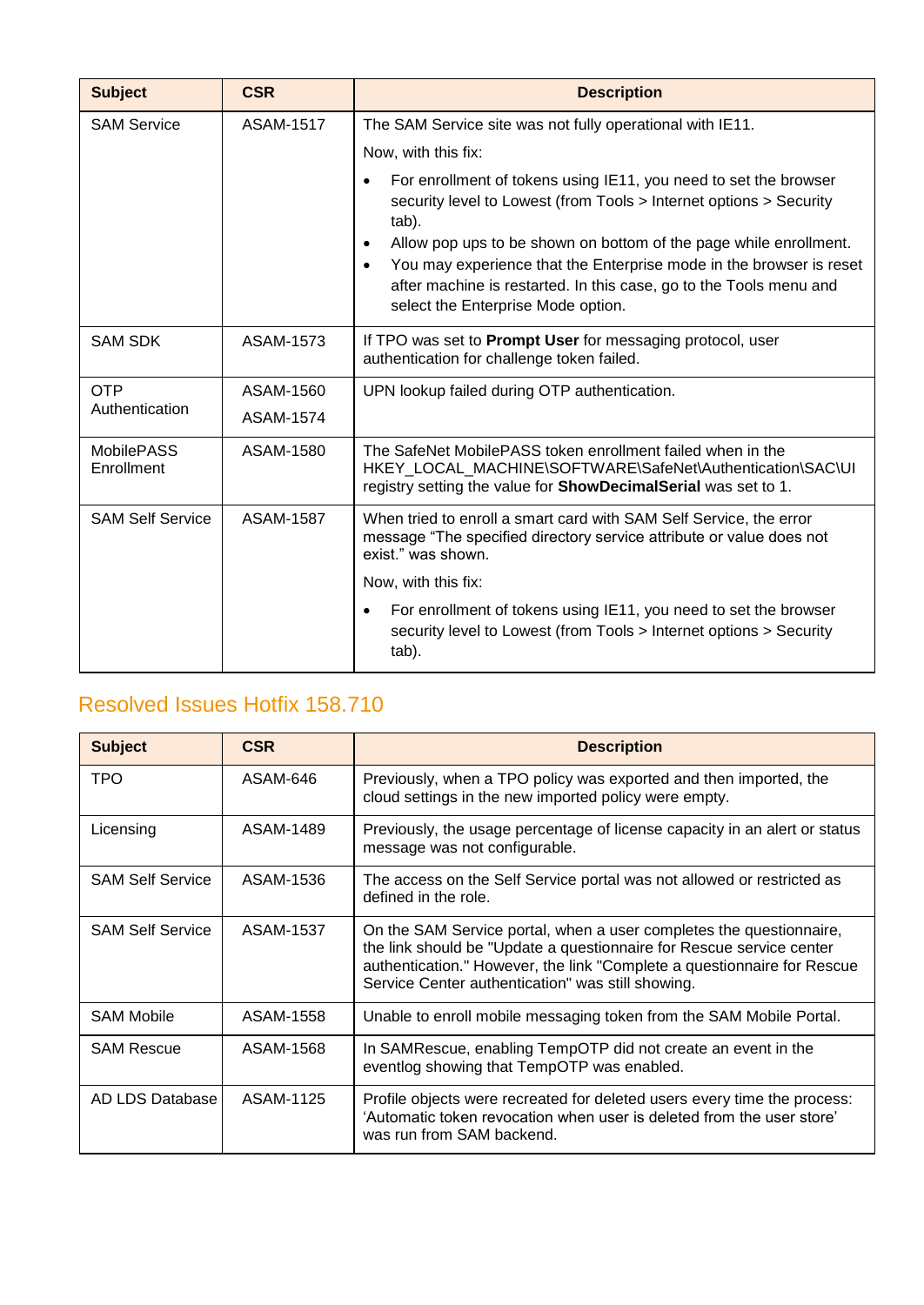<span id="page-9-0"></span>

| <b>Subject</b>                           | <b>CSR</b>      | <b>Description</b>                                                                                                                                                                    |
|------------------------------------------|-----------------|---------------------------------------------------------------------------------------------------------------------------------------------------------------------------------------|
| <b>SAM Manage</b>                        | <b>ASAM-234</b> | Previously, it was only possible to define the TempOTP usage in terms of<br>days, not including time. A global setting for controlling the time of day of<br>the expiry was required. |
| <b>SAM Manage</b>                        | ASAM-1319       | While generating reports, it was not possible to filter as per child domain<br>name.                                                                                                  |
| <b>SAM Service</b>                       | ASAM-1508       | Incorrect message displayed after selecting protocol for messaging token<br>enrollment on SAMService.                                                                                 |
| <b>SAM Service/</b><br><b>SAM Mobile</b> | ASAM-1511       | If TPO was set to <b>Prompt User</b> for messaging protocol, user<br>authentication for challenge token failed.                                                                       |
| <b>SAM Manage</b>                        | ASAM-1543       | OTP authentication with username (not UPN) failed.                                                                                                                                    |

### <span id="page-9-1"></span>Resolved Issues Hotfix 158.654

| <b>Subject</b>                      | <b>CSR</b> | <b>Description</b>                                                                                                                                                                     |
|-------------------------------------|------------|----------------------------------------------------------------------------------------------------------------------------------------------------------------------------------------|
| <b>MSCA Connector</b>               | ASAM-398   | Add the option to revoke all the previous certificates (per request) and<br>create new ones.                                                                                           |
| LDAP over SSL                       | ASAM-432   | Previously, use of LDAPS was not supported in the standard AD mode.                                                                                                                    |
|                                     |            | Now, to provide support for LDAPS in the standard AD mode, configure<br>as follows:                                                                                                    |
|                                     |            | Browse to C:\ProgramData\SafeNet\Authentication\SAM.<br>1.<br>Open the YourDomainName.com.xml file and find the following<br>2.<br>setting under the PRODUCTION_PROVIDER node:         |
|                                     |            | <serialentry <br="" flags="False" type="3" value="0">name="AUTH_TYPE"/&gt;</serialentry>                                                                                               |
|                                     |            | 3.<br>Change the value from 0 to 3 (for SSL) and save the file.<br>To apply the changes, perform <b>IISReset</b> and continue.<br>4.                                                   |
| <b>SAM Admin</b><br>Report          | ASAM-1160  | The report to show the list of users who did not complete their<br>questionnaire was not available. Now, to fulfill this requirement, the<br>Questionnaire Status report is available. |
| <b>SAM Backend</b><br>Service       | ASAM-1385  | The backend service was sending incorrect audit message when Temp<br>Logon password was expired.                                                                                       |
| <b>SAM Configuration</b><br>Manager | ASAM-1497  | The export settings action was unable to export the settings file when<br>user store is SQL.                                                                                           |

<span id="page-9-2"></span>

| <b>Subject</b>              | <b>CSR</b> | <b>Description</b>                                                                               |
|-----------------------------|------------|--------------------------------------------------------------------------------------------------|
| <b>SAM Desktop</b><br>Agent | ASAM-126   | Incorrect message displayed in the Desktop Agent regarding the expiry<br>of a certificate.       |
| SAM IOS                     | ASAM-1056  | Enrolling an iOS 7 device using the SAM IOS portal was not possible.                             |
| <b>OWA Plugin</b>           | ASAM-1066  | Previously, it was not possible to configure the OWA plugin using<br>Internet Explorer 10 or 11. |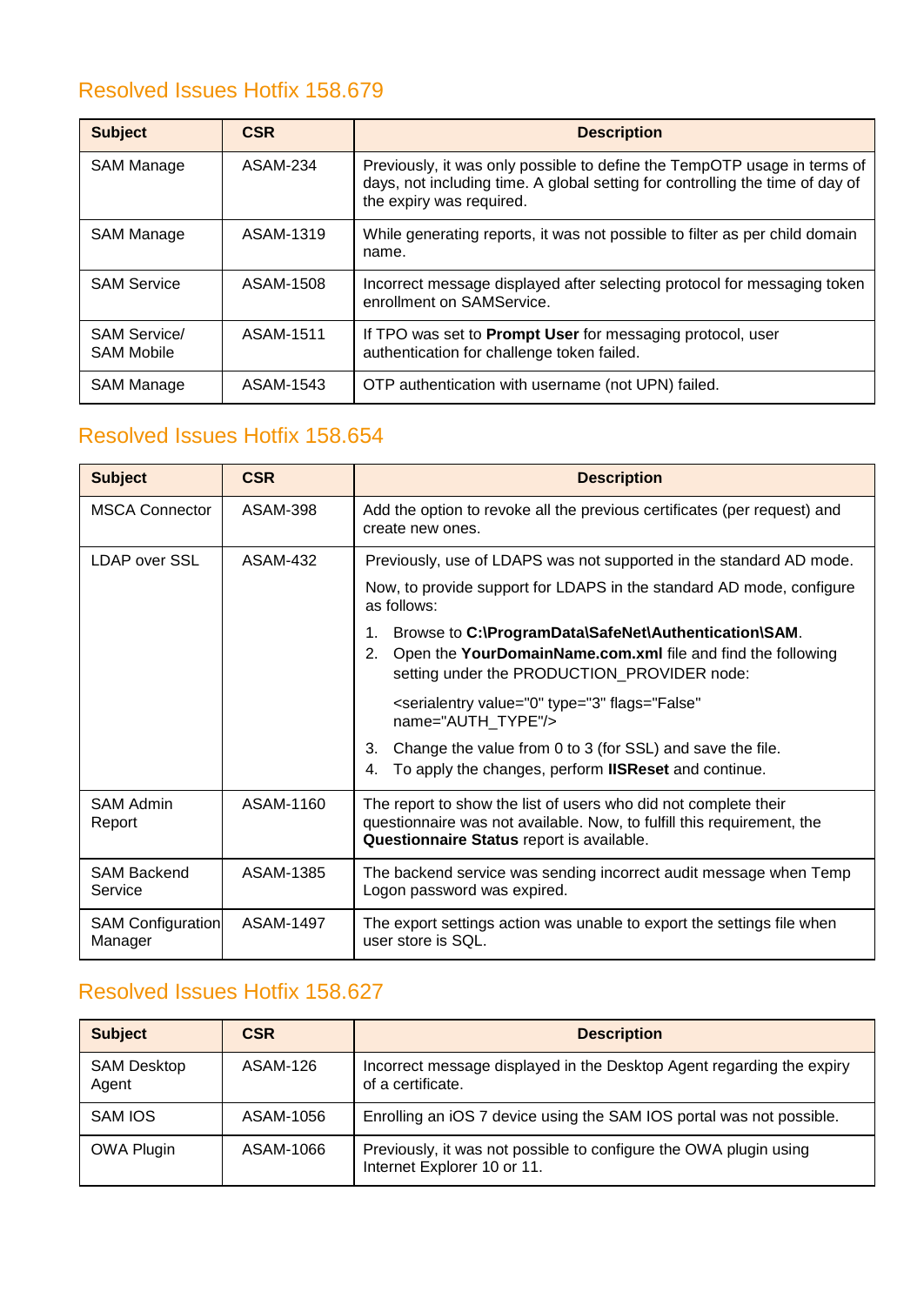| <b>Subject</b>         | <b>CSR</b> | <b>Description</b>                                                                                                                                                                 |
|------------------------|------------|------------------------------------------------------------------------------------------------------------------------------------------------------------------------------------|
| <b>Advanced Plugin</b> | ASAM-1197  | When used Advanced Plugin with IIS to check context-based<br>authentication, the website worked for some time and then stopped to<br>display both on the server as well as client. |
| <b>IIS Plugin</b>      | ASAM-1315  | Authentication failed when the Default Regime was set to Standard OTP<br>Authentication in the IIS plugin.                                                                         |
| SAM Manage             | ASAM-1460  | Even when the Manage Windows Password parameter was set to Yes in<br>TPO, SAM was not changing the user password.                                                                  |
| <b>SAM RADIUS</b>      | ASAM-1470  | An "OTP locked" token was able to trigger an Access-Challenge<br>message.                                                                                                          |
| <b>SAM Manage</b>      | ASAM-1472  | The random OTP PIN content was not applicable for random OTP PIN.                                                                                                                  |

<span id="page-10-0"></span>

| <b>Subject</b>                       | <b>CSR</b> | <b>Description</b>                                                                                                                                                                                                                                                        |
|--------------------------------------|------------|---------------------------------------------------------------------------------------------------------------------------------------------------------------------------------------------------------------------------------------------------------------------------|
| <b>SAM Database</b>                  | ASAM-930   | Previously, when SAM synchronized user data with Active Directory<br>(using backend service), along with person accounts, the computer<br>(machine) accounts were included as well.                                                                                       |
| SAM Manage and<br><b>SAM Service</b> | ASAM-1299  | The TPO was configured to auto unlock OTP. After performing multiple<br>incorrect authentications, the token was locked. Then, after waiting for<br>the configured period, the token was still locked. The token did not auto<br>undock.                                  |
| eTPASS                               | ASAM-1436  | When provided the incorrect length OTP PIN, while using an eTPASS<br>token, the enrollment failed. But, when went back to the main menu, the<br>token appeared there. To clear out the token and do a new enrollment, it<br>required to close and reopen the web browser. |

<span id="page-10-1"></span>

| <b>Subject</b>            | <b>CSR</b> | <b>Description</b>                                                                                                                                                                                                                                                                                                                             |
|---------------------------|------------|------------------------------------------------------------------------------------------------------------------------------------------------------------------------------------------------------------------------------------------------------------------------------------------------------------------------------------------------|
| <b>SAM Client</b>         | ASAM-1135  | Previously, when the SAC Client was installed on a system along with<br>the SAM Client and then a SafeNet eToken was connected, the SAC<br>Monitor icon in the system tray changed from gray to red in color. At<br>this stage, when tried to exit the SAC Monitor application, the system<br>hung up.                                         |
| P <sub>12</sub> Connector | ASAM-1392  | In the PFX connector, the user can set the User value to "*" to import<br>certificates to all the enrolled users.                                                                                                                                                                                                                              |
| <b>SAM Standalone</b>     | ASAM-1402  | In SAM Standalone, the password, if updated, got added in the event<br>log, and was shown in clear text.                                                                                                                                                                                                                                       |
| <b>SAMService</b>         | ASAM-1417  | In the first attempt, when tried to enroll the SafeNet eToken and type in<br>a shorter OTP PIN, the enrollment failed with the correct message. In<br>the next attempt, when tried to enroll the SafeNet eToken and type in<br>the correct length OTP PIN, the enrollment failed again with the<br>message "SafeNet eToken Virtual not found." |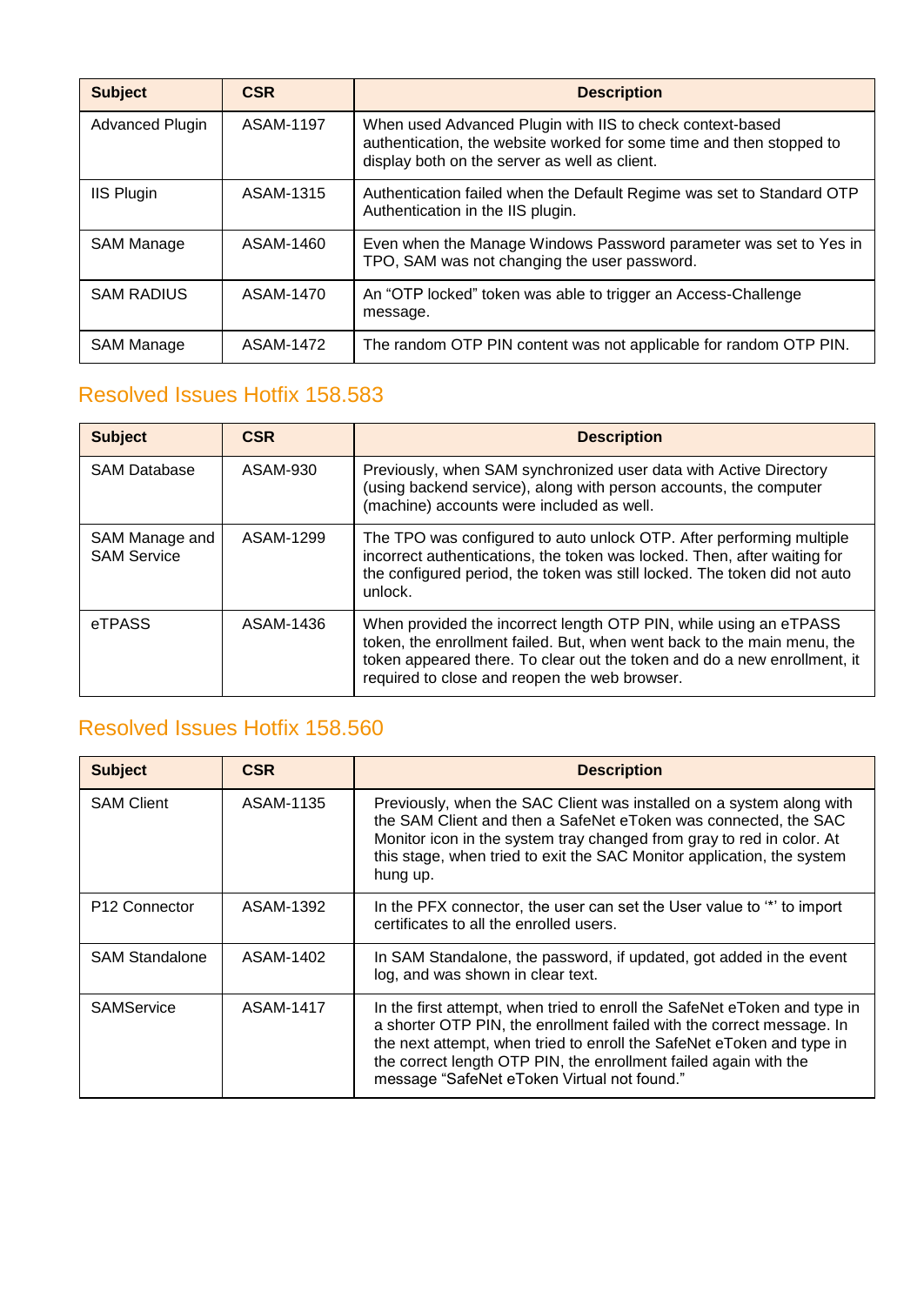<span id="page-11-0"></span>

| <b>Subject</b>                       | <b>CSR</b> | <b>Description</b>                                                                                                                                              |
|--------------------------------------|------------|-----------------------------------------------------------------------------------------------------------------------------------------------------------------|
| <b>MobilePASS</b><br>Auto-enrollment | ASAM-1328  | Previously, a URL proxy under mobile pass automatic enrollment was<br>not supported on SAM.                                                                     |
| <b>SAM Client</b>                    | ASAM-1114  | Previously, SAM Client did not support an upgrade process. It was<br>required to uninstall the previous version, and then install the new<br>version.           |
|                                      |            | Note:                                                                                                                                                           |
|                                      |            | 1. SAM Client upgrade is supported from version 8.2.158.51 and<br>higher.                                                                                       |
|                                      |            | 2. For version 8.2.158 and 8.2.158.12 please contact customer<br>support.                                                                                       |
| <b>SAMRescue</b>                     | ASAM-1191  | The width of the username and password text box in SAMRescue was<br>unlimited. This resulted in different rendering of the screen based on<br>browser settings. |
| <b>SAM Attendance</b><br>Report      | ASAM-1380  | Previously, when generating the SAM Attendance report, the size of the<br>report was too large.                                                                 |

### <span id="page-11-1"></span>Resolved Issues Hotfix 158.493

| <b>Subject</b>    | <b>CSR</b> | <b>Description</b>                                                                                                                                                             |
|-------------------|------------|--------------------------------------------------------------------------------------------------------------------------------------------------------------------------------|
| SAMService        | ASAM-1304  | When updating a pre-enrolled token using SAMManage, the update<br>process failed via SAMService.                                                                               |
| SAMService        | ASAM-1301  | When working with IE11, updating token content links were not<br>appearing on SAMService.                                                                                      |
| <b>MobilePASS</b> | ASAM-1297  | The tooltip text for MobilePASS complexity settings was incorrect.                                                                                                             |
| SAM IOS           | ASAM-1262  | When enrolling a certificate to an iPhone, and a P12 connector had<br>more than one certificate defined in the TPO, only one certificate was<br>enrolled to the iPhone.        |
| AD LDS Database   | ASAM-1125  | Profile objects were recreated for deleted users every time the process:<br>'Automatic token revocation when user is deleted from the user store'<br>was run from SAM backend. |

#### <span id="page-11-2"></span>Resolved Issues Hotfix 158.468

| <b>Subject</b> | <b>CSR</b> | <b>Description</b>                                                                                                                                                                                                                               |
|----------------|------------|--------------------------------------------------------------------------------------------------------------------------------------------------------------------------------------------------------------------------------------------------|
| OTP PIN        | ASAM-1216  | When enrolling a token in the MobilePASS application, with a password<br>length that exceeded 4 characters, and contained a combination of<br>numbers, lower case letters, upper case letters, and special characters,<br>the enrollment failed. |

<span id="page-11-3"></span>

| <b>Subject</b>    | <b>CSR</b> | <b>Description</b>                                                                                              |
|-------------------|------------|-----------------------------------------------------------------------------------------------------------------|
| <b>MobilePASS</b> | ASAM-1188  | Enrolling a MobilePASS token from SAM Service (with mandatory<br>numerals set in the TPO) resulted in an error. |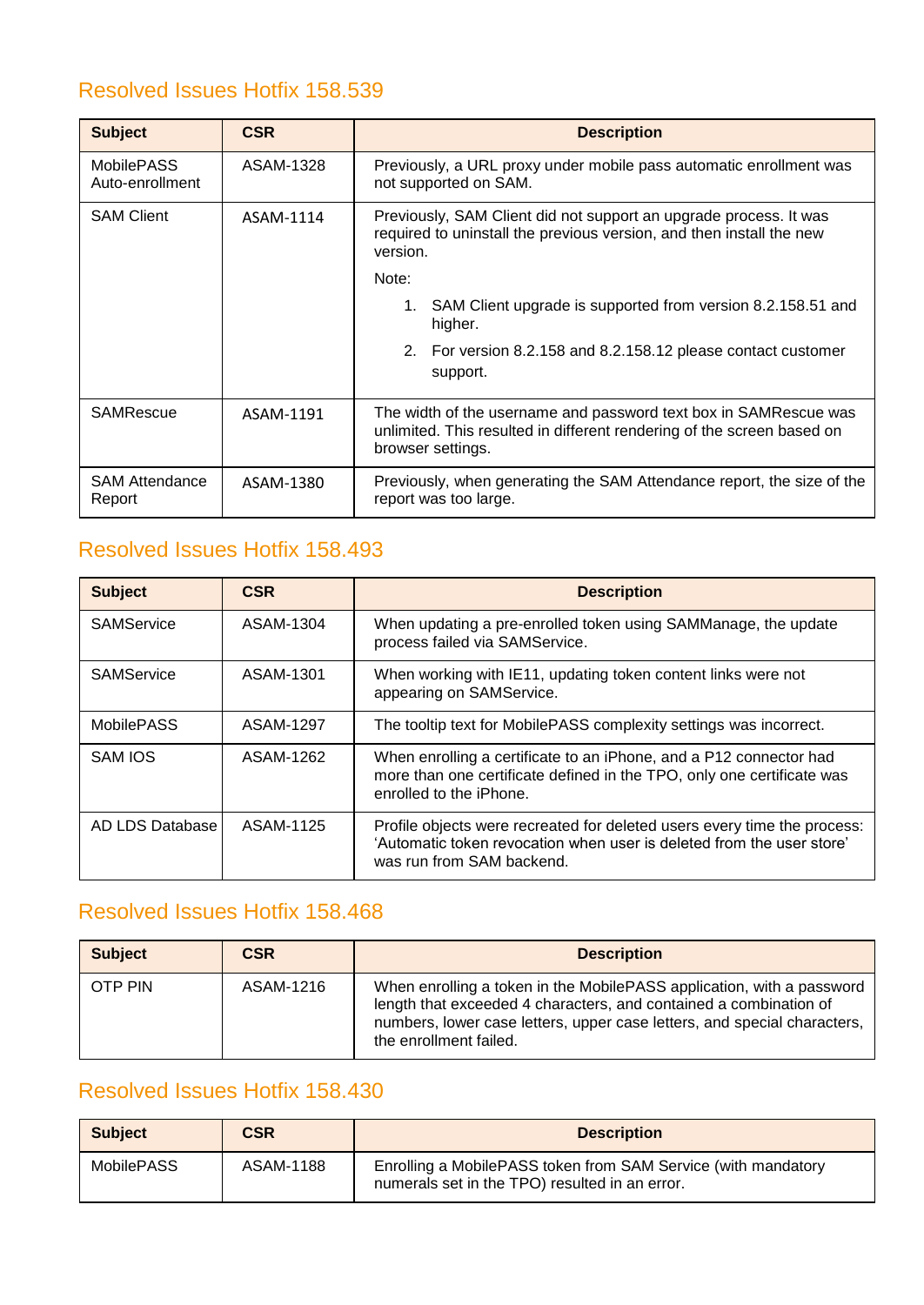| <b>Subject</b> | <b>CSR</b> | <b>Description</b>                                                                                            |
|----------------|------------|---------------------------------------------------------------------------------------------------------------|
| OTP Token      | ASAM-1187  | Enrolling a physical token from SAM Service (with mandatory numerals<br>set in the TPO) resulted in an error. |

<span id="page-12-0"></span>

| <b>Subject</b>           | <b>CSR</b>       | <b>Description</b>                                                                                                                                            |
|--------------------------|------------------|---------------------------------------------------------------------------------------------------------------------------------------------------------------|
| <b>SAM Manage</b>        | <b>ASAM-1131</b> | After installing December's Hotfix, setting the Temp Password in SAM<br>Manage failed.                                                                        |
| SAM Manage               | ASAM-1101        | SAM is now compatible with Microsoft Windows 8.1 Update and<br>Microsoft Enterprise Mode for Internet Explorer 11.                                            |
| Shared Licensing         | ASAM-1070        | Previously, in a High Availability deployment, with both root and child<br>domain configurations, importing the settings file for the child domain<br>failed. |
| <b>CRN URL</b>           | ASAM-1065        | The download URL available in the CRN to install all updates failed.                                                                                          |
| Authentication<br>Method | ASAM-1055        | SAM now supports the chaining of two authentication methods using a<br>comma delimiter.                                                                       |
|                          |                  | Example:                                                                                                                                                      |
|                          |                  | <b>Fixed Password is: ABCD</b>                                                                                                                                |
|                          |                  | Next OTP value is: 123456                                                                                                                                     |
|                          |                  | The authentication password would be ABCD, 123456 (note the comma<br>separator).                                                                              |
| <b>SAML</b>              | <b>ASAM-935</b>  | SAML response was missing the AttibuteStatement containing the<br>user's email address and the account being logged into.                                     |
| <b>TPO</b>               | <b>ASAM-427</b>  | Previously, it was not possible to set the password policy for the OTP<br>PIN in the TPO.                                                                     |
|                          |                  | The following parameters were added to the Connector for OTP<br>Authentication path in the TPO:                                                               |
|                          |                  | OTP PIN Complexity Numerals - define OTP PIN with numerical<br>values.                                                                                        |
|                          |                  | OTP PIN Complexity Upper-case letters - define OTP PIN with<br>capital letters.                                                                               |
|                          |                  | OTP PIN Complexity Lower-case letters - define OTP PIN with<br>lower-case letters.                                                                            |
|                          |                  | OTP PIN Complexity Special characters - define OTP PIN with<br>special symbols letters.                                                                       |

<span id="page-12-1"></span>

| <b>Subject</b>             | <b>CSR</b>             | <b>Description</b>                                                                                             |
|----------------------------|------------------------|----------------------------------------------------------------------------------------------------------------|
| SafeWord<br>Migration      | ASAM-1009<br>ASAM-1008 | When running the SafeWord migration tool using a large Database, the<br>SafeWord migration tool stops working. |
| <b>Notification Letter</b> | ASAM-529               | The SAM 8.2 notification letter is displayed incorrectly on Internet<br>Explorer 9                             |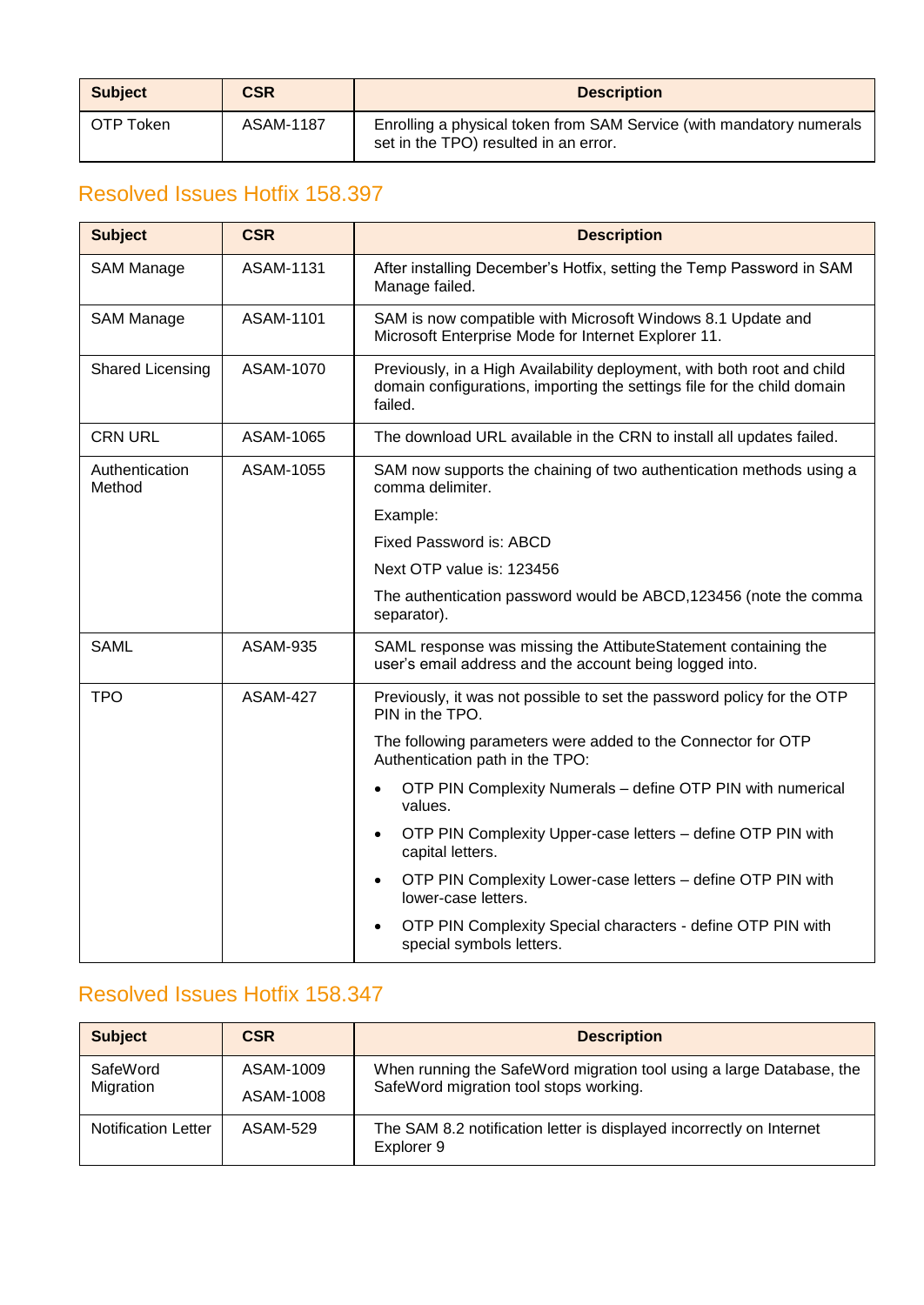<span id="page-13-0"></span>

| <b>Subject</b>               | <b>CSR</b>      | <b>Description</b>                                                                                                                                                                                                                                                                                                                   |
|------------------------------|-----------------|--------------------------------------------------------------------------------------------------------------------------------------------------------------------------------------------------------------------------------------------------------------------------------------------------------------------------------------|
| <b>Email Notifications</b>   | ASAM-1058       | Previously, when sending out an email notification, the operator's name<br>was not displayed in the notification email.                                                                                                                                                                                                              |
| <b>SAM Manage</b>            | ASAM-1080       | When replacing an enrolled eToken PASS (using the Helpdesk) with<br>another eToken PASS, an error occurred.                                                                                                                                                                                                                          |
| Desktop Agent                | ASAM-1007       | After running the purge connection data command from the<br>Configuration Manager, the logs showed a timeout/connection problem.                                                                                                                                                                                                     |
| SafeWord<br>Migration        | <b>ASAM-992</b> | SAM supports the migration of fixed Safeword passwords, which are<br>mapped to the OTP PIN attribute.                                                                                                                                                                                                                                |
| Network Logon                | ASAM-949        | When an ampersand symbol was in the AD password, it was not<br>possible to authenticate (with all authentication modes) using OTP for<br>Network Logon                                                                                                                                                                               |
| <b>OTP</b><br>Authentication | <b>ASAM-868</b> | The OTP authentication web service Keepalive functionality did not<br>work properly with port 443.                                                                                                                                                                                                                                   |
| <b>TPO</b>                   | <b>ASAM-768</b> | Previously, when applying the TPO to a group, the TPO failed and the<br>token could not be enrolled.                                                                                                                                                                                                                                 |
| <b>OTP</b><br>Authentication | <b>ASAM-423</b> | When the user performed a remote Active Directory configuration for an<br>existing OU under a configured domain, OTP authentication failed. The<br>user name that reached the OTP web service did not contain the<br>instance name and the user was found twice: under the domain as well<br>as under the OU (a part of the domain). |
| Helpdesk                     | <b>ASAM-402</b> | Previously, when enabling Temp Logon from the Helpdesk, the person<br>performing this (usually the helpdesk user) was able to reset/create a<br>password for the user.                                                                                                                                                               |
| Temp OTP                     | <b>ASAM-247</b> | Previously, it was not possible for the user to set a Temp OTP for users<br>from other Organization Units (OU)                                                                                                                                                                                                                       |
| <b>TPO</b>                   | <b>ASAM-220</b> | Previously, it was not possible to enter a URLEncoded (+) phone<br>number in the TPO.                                                                                                                                                                                                                                                |
| <b>IOS Enrollment</b>        | MKS 165410      | When configuring the IOS (using online or offline certificates) followed<br>by enrollment, the enrollment process ended successfully, but no<br>certificates were created on the IOS device.                                                                                                                                         |

<span id="page-13-1"></span>

| <b>Subject</b>                         | <b>CSR</b> | <b>Description</b>                                                                                                                                                                        |
|----------------------------------------|------------|-------------------------------------------------------------------------------------------------------------------------------------------------------------------------------------------|
| SAML                                   | ASAM-1005  | Previously, SAML authentication failed when enrolling a HW token and<br>a Temp OTP was generated.                                                                                         |
| <b>Context Based</b><br>Authentication | ASAM-1020  | When authenticating using MobilePASS, the system did not identify<br>that the user already had a MobilePASS token assigned and tried<br>assigning the user with another MobilePASS token. |
| <b>SAM Cloud</b>                       | ASAM-1003  | Entering the username in the SAM Cloud portal and clicking next did<br>not send an SMS with an OTP.                                                                                       |
| <b>OTP</b>                             | ASAM-995   | Previously, it was not possible to change the user password in Active<br>Directory when enrolling an OTP token.                                                                           |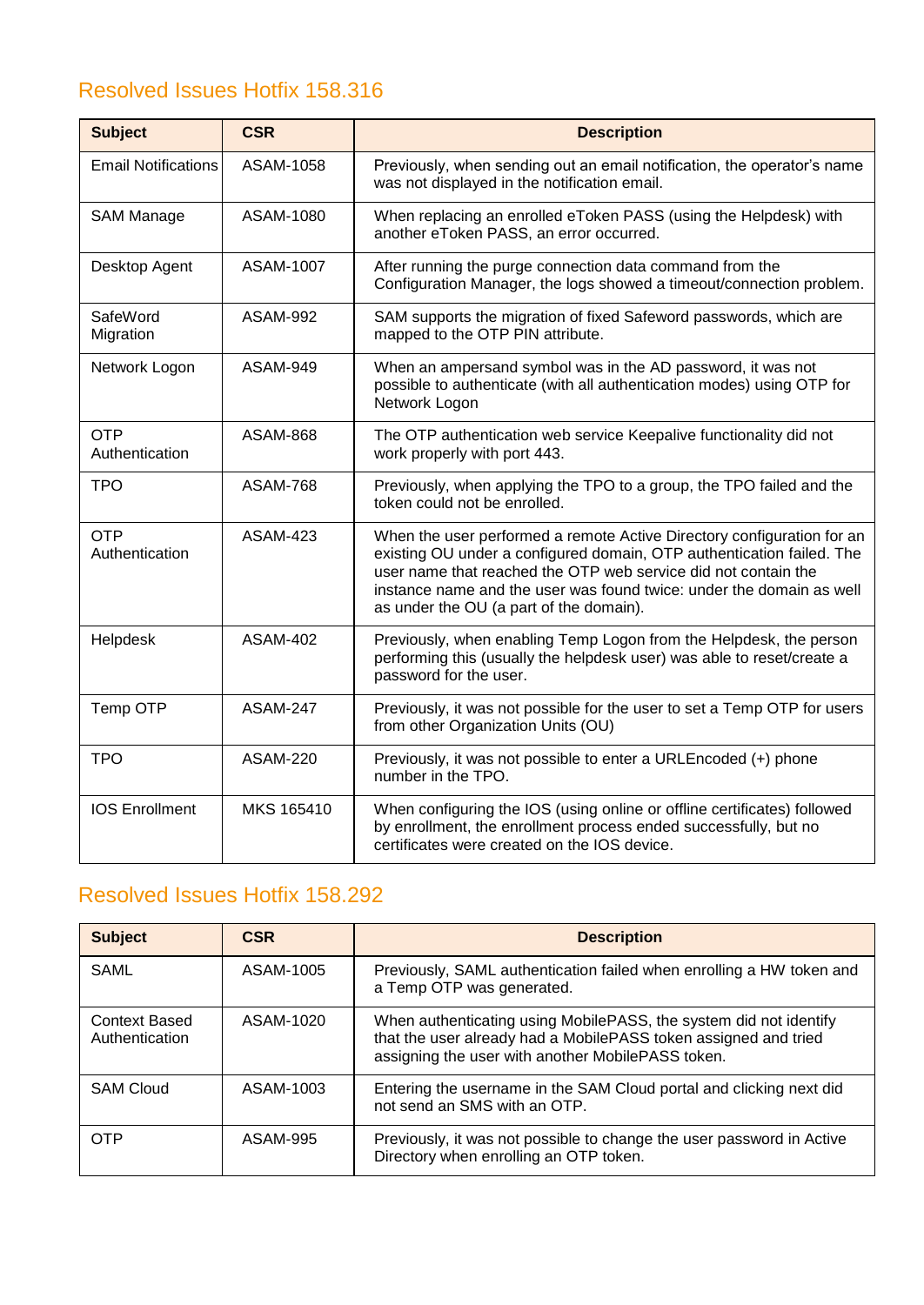| <b>Subject</b>                 | <b>CSR</b> | <b>Description</b>                                                                                                                              |
|--------------------------------|------------|-------------------------------------------------------------------------------------------------------------------------------------------------|
| <b>OTP Network</b><br>Password | ASAM-846   | If smartcard temp logon is set, the password in AD is reset by SAM,<br>invalidating the OTP Connectors network password management<br>function. |
| SAM Manage                     | ASAM-648   | VeriSign connector was compatible only with MPKI 7. It needs to be<br>compatible with MPKI 8.8                                                  |
| <b>SAM Rescue</b>              | ASAM-641   | Pasting a link in the Unlock Token window failed.                                                                                               |
| <b>SAM Audit</b>               | ASAM-194   | Previously SAM did not generate Audit events.                                                                                                   |

<span id="page-14-0"></span>

| <b>Subject</b>                        | <b>CSR</b> | <b>Description</b>                                                                                                                              |
|---------------------------------------|------------|-------------------------------------------------------------------------------------------------------------------------------------------------|
| <b>TPO</b>                            | ASAM-972   | When applying the July hotfix, the MSCA Connector was disabled.                                                                                 |
| <b>TPO</b>                            | ASAM-968   | When applying the July hotfix, TPO connectors were disabled.                                                                                    |
| SafeWord<br>Migration                 | ASAM-962   | Migrating from SafeWord Premier Access to SAM 8.2 failed.                                                                                       |
| SAMManage                             | ASAM-916   | Searching for a token by Organizational Unit (OU) failed.                                                                                       |
| <b>SAMService</b>                     | ASAM-905   | SAMService expiration report and renewal failed to update the<br>expiration date.                                                               |
| <b>OTP Network</b><br>Password        | ASAM-846   | If smartcard temp logon is set, the password in AD is reset by SAM,<br>invalidating the OTP Connectors network password management<br>function. |
| <b>SAM Simplified</b><br>Installation | ASAM-892   | Automatic ADLDS installations affected the replication of a High<br>Availability installation.                                                  |
| Configuration<br>Manager              | ASAM-759   | Changing the Service Account via the Configuration Manager with SAM<br>8.2 Standalone failed.                                                   |
| Authorization<br>Manager              | ASAM-486   | Adding a new scope in the authorization manager removed certain<br>settings, which enabled restricted users to get full permissions.            |

<span id="page-14-1"></span>

| <b>Subject</b>    | <b>CSR</b>      | <b>Description</b>                                                                                                                      |
|-------------------|-----------------|-----------------------------------------------------------------------------------------------------------------------------------------|
| Backend Service   | ASAM-870        | When deleting a user from the User Store, it was not possible to revoke<br>the token with MSCA.                                         |
| SAM Manage        | ASAM-820        | When enrolling an RSM token without the token being formatted for the<br>2 <sup>nd</sup> time, the enrollment process failed.           |
| Event Viewer      | ASAM-790        | Additional Token ID details appeared on the 'User' data element line.                                                                   |
| <b>SMS</b>        | <b>ASAM-758</b> | The Proxy settings were ignored by the SMS sending mechanism.                                                                           |
| <b>SAM Manage</b> | <b>ASAM-557</b> | During token enrollment, when the cancel button was clicked after the<br>assignment stage was over, the token was assigned to the user. |
| <b>OTP PIN</b>    | <b>ASAM-481</b> | When an OTP PIN had either one of the following characters<br>"=",">","<", the authentication process failed.                           |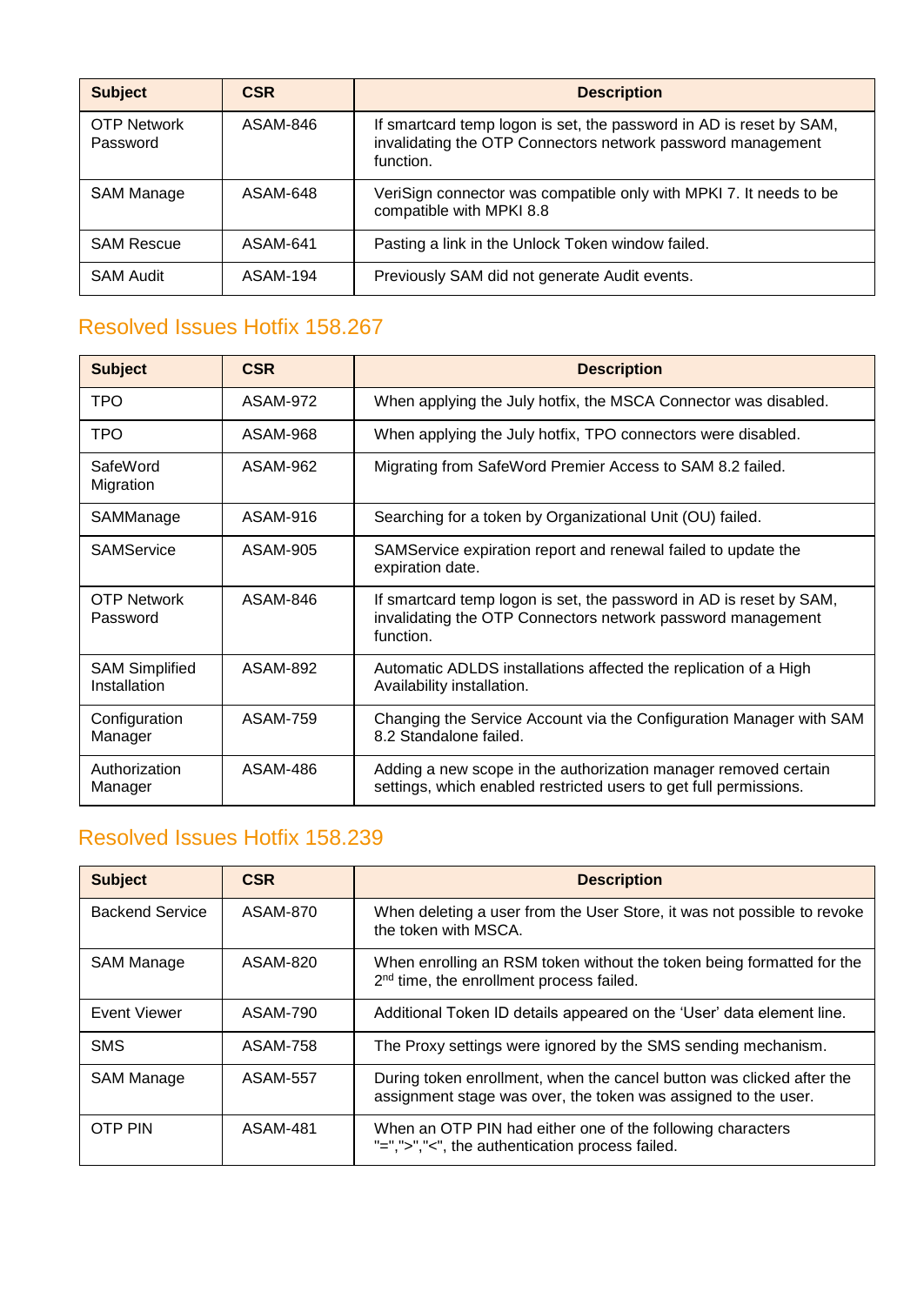| <b>Subject</b>               | <b>CSR</b> | <b>Description</b>                                                                                                                                                                        |
|------------------------------|------------|-------------------------------------------------------------------------------------------------------------------------------------------------------------------------------------------|
| <b>SAM Manage</b>            | ASAM-396   | An exception error occurred when clicking the 'Back' button during the<br>replacement of a token.                                                                                         |
| <b>SAM MSCA</b><br>Connector | ASAM-298   | When setting the 'Random user password' flag in the connector, the<br>'Password never expires' flag in the AD was also set.                                                               |
| <b>OTP</b><br>Authentication | ASAM-54    | A new property called: 'Allow MobilePASS Messaging automatic<br>enrollment' was added to the OTP Authentication Web Service web.<br>config. See the SAM 8.2 Admin Guide for more details. |
| SAM Manage                   | ASAM-40    | An exception error occurred when clicking the 'Back' button during the<br>revoke process.                                                                                                 |

<span id="page-15-0"></span>

| <b>Subject</b>                      | <b>CSR</b>           | <b>Description</b>                                                                                                                                                                                                                                      |
|-------------------------------------|----------------------|---------------------------------------------------------------------------------------------------------------------------------------------------------------------------------------------------------------------------------------------------------|
| <b>SAM Management</b><br>Center     | ASAM-853             | The server and .Net usage are displayed in SAMManage request<br>headers.                                                                                                                                                                                |
| eToken Virtual<br><b>TPO</b>        | ASAM-844             | When using an eToken Virtual, the TPO policy "Minimum Usage<br>Period" for "All Tokens" was enforced, and not the policy for "SafeNet<br>eToken Virtual".                                                                                               |
| eToken Virtual<br>TPO.              | <b>ASAM-815</b>      | The "SafeNet eToken Virtual" TPO should not include settings for<br>Connector for eToken Anywhere or the MobilePASS node.                                                                                                                               |
| <b>SAM Configuration</b><br>Manager | <b>ASAM-781</b>      | During export of the SAM Settings file, failed to find AdminRoleName or<br>AdminRolePassword node.                                                                                                                                                      |
| <b>SAM Anywhere</b>                 | ASAM-766             | SAM Management Center and SAM Anywhere portal did not support<br>the new Anywhere bundle.                                                                                                                                                               |
| OTP&<br><b>MobilePASS</b>           | ASAM-694             | Supports multiple online OTP tokens while working with SafeNet<br>Network Logon in Authentication Mode settings on which Windows<br>password is managed by SAM.                                                                                         |
| <b>SAM Management</b><br>Center     | ASAM-680             | After setting the TPO with mandatory letters in manual complexity, and<br>leaving the default password as 1234567890, the following error<br>message appeared 'lower case letters are required'. This message<br>appeared after performing an unassign. |
| <b>SAM Configuration</b><br>Manager | ASAM-673             | In the Authorization Manager window, the 'New Scope' option was not<br>displayed for the Management Center node.                                                                                                                                        |
| <b>SAM Management</b><br>Center     | <b>ASAM-671</b>      | When using the eToken 5100 Common Criteria initialized, a 13<br>character Challenge Response Code was received. This caused SAM's<br>unlock mechanism to fail as SAM required a Challenge Response<br>Code that consists of 16 characters.              |
| <b>SAM Self Service</b><br>Center   | ASAM-659             | SAM Self Service Center displayed an incorrect password prompt<br>during new token enrollment.                                                                                                                                                          |
|                                     | ASAM-602             |                                                                                                                                                                                                                                                         |
| MobilePASS 8.3.1<br>Support         | ASAM-636             | Support required for MobilePASS version 8.3.1.                                                                                                                                                                                                          |
| <b>MobilePASS</b>                   | ASAM-634             | Enable the MobilePASS message's string "MobilePASS User ID PIN<br>is:" to be configurable.                                                                                                                                                              |
| <b>SMS Proxy</b>                    | ASAM-624<br>ASAM-649 | Setting the SMS Proxy failed.                                                                                                                                                                                                                           |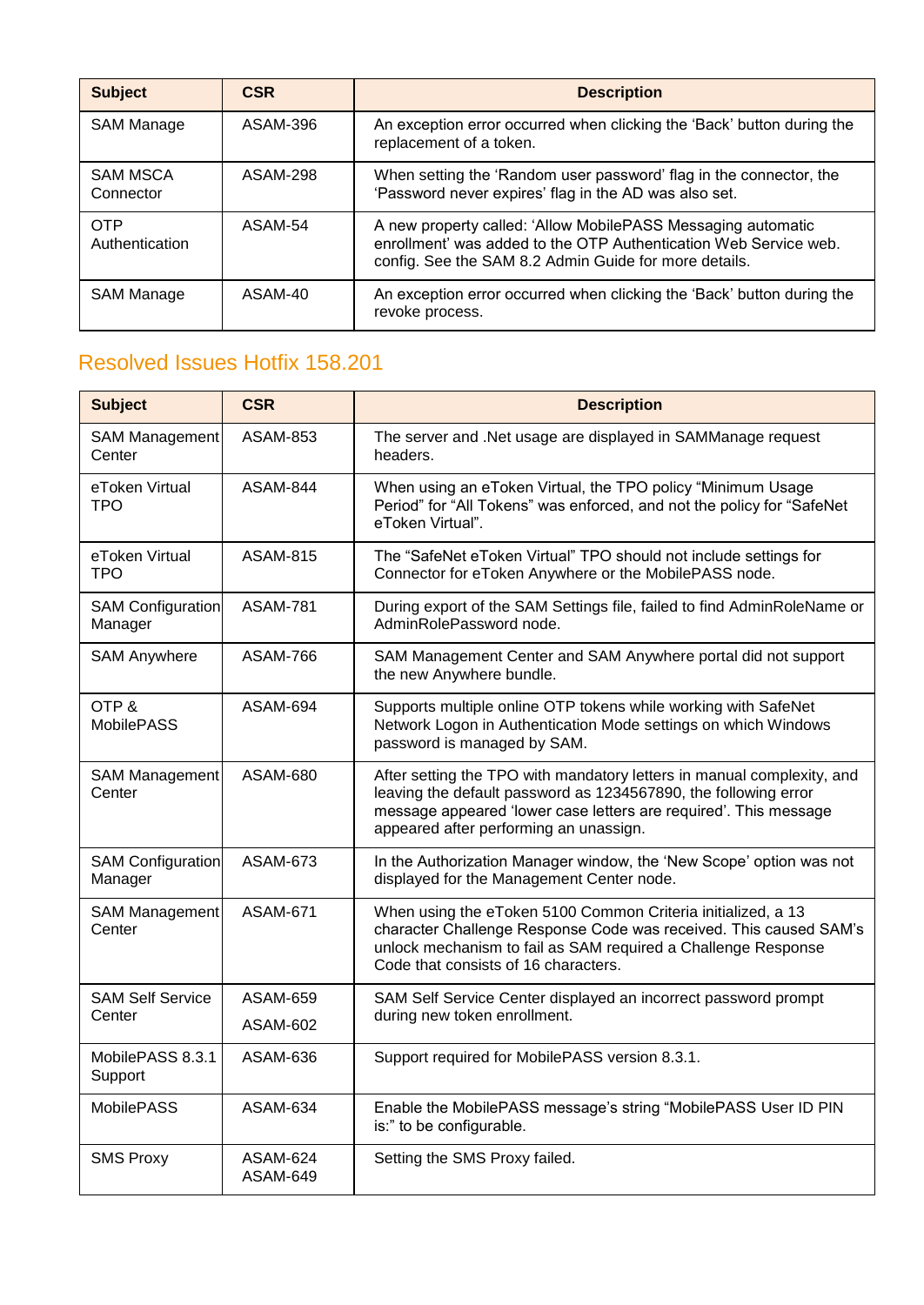| <b>Subject</b>                  | <b>CSR</b>      | <b>Description</b>                                                                                                                                                                                                   |
|---------------------------------|-----------------|----------------------------------------------------------------------------------------------------------------------------------------------------------------------------------------------------------------------|
| <b>Evaluation License</b>       | <b>ASAM-594</b> | For new Evaluation Licenses, the default numbers of licensed eToken<br>Virtual, MobilePASS, iOS device and SMS Messaging tokens must<br>each be 100.                                                                 |
| VeriSign                        | <b>ASAM-582</b> | Certificate revocation failed for certificates that were generated using<br>an expired EMS RA certificate.                                                                                                           |
| <b>SQL User Store</b>           | <b>ASAM-581</b> | New sample code was added to the SQL Authentication library. The<br>code <hashalgoritm>MD5</hashalgoritm> can be extended or<br>changed by customers. This code enables encoding and decoding the<br>Token Password. |
| <b>SAM Cloud Portal</b>         | <b>ASAM-578</b> | Compiling SAMCloud source code, distributed by the remote portal                                                                                                                                                     |
|                                 | ASAM-604        | installer, resulted in an error.                                                                                                                                                                                     |
| <b>SAM Helpdesk</b>             | <b>ASAM-564</b> | The word 'False' was not translated into Italian in the MSCA connector<br>of the SAM Helpdesk.                                                                                                                       |
| <b>SAM</b>                      | <b>ASAM-536</b> | Support required for Internet Explorer 10.                                                                                                                                                                           |
| <b>TPO</b>                      | <b>ASAM-459</b> | Setting the 'Maximum PIN Usage' policy in the TPO resulted in an<br>error.                                                                                                                                           |
| <b>SAM Reports</b>              | <b>ASAM-442</b> | SAM Hourly Distribution Reports failed when working with multiple<br>domains.                                                                                                                                        |
| <b>SAM Management</b><br>Center | <b>ASAM-438</b> | When assigning a token name longer than 32 characters, an<br>inappropriate error message was displayed.                                                                                                              |
| <b>External Portals</b>         | <b>ASAM-417</b> | Spanish support required for the External Portals.                                                                                                                                                                   |
| Portal<br>Configuration         | <b>ASAM-410</b> | To the Portal Configuration menu bar, add Actions> Languages<br>dropdown menu.                                                                                                                                       |
| <b>SAM and Network</b><br>Logon | <b>ASAM-357</b> | Previously, when using SAM's temp logon functionality, the password<br>was supposed to be set back to the OTP Windows Password once the<br>validity date expired.                                                    |
| <b>TPO</b>                      | <b>ASAM-195</b> | A new TPO token type option, SafeNet eToken Virtual, is required in<br>the TPO.                                                                                                                                      |

<span id="page-16-0"></span>

| <b>Subject</b>          | <b>CSR</b>      | <b>Description</b>                                                                                                                                                                                                                                                                                                                                       |
|-------------------------|-----------------|----------------------------------------------------------------------------------------------------------------------------------------------------------------------------------------------------------------------------------------------------------------------------------------------------------------------------------------------------------|
| Hotfix Installation     | ASAM-629        | Before installation begins, a message appears informing the<br>administrator that there has been a change in the schema (the<br>message appears only if the schema needs to be updated). The<br>Administrator must decide whether to continue with the installation or<br>not. The Administrator must make sure that he is in the Schema Admin<br>Group. |
| Event Viewer            | ASAM-623        | For security reasons, all errors received from the client will be saved in<br>the event viewer without details, but with a general error message.                                                                                                                                                                                                        |
| Anywhere<br>Connector   | ASAM-613        | It was not possible to open the Anywhere Connector from the TPO.                                                                                                                                                                                                                                                                                         |
| Cloud<br>Authentication | <b>ASAM-591</b> | SAM now supports AirWatch Cloud Service Provider.                                                                                                                                                                                                                                                                                                        |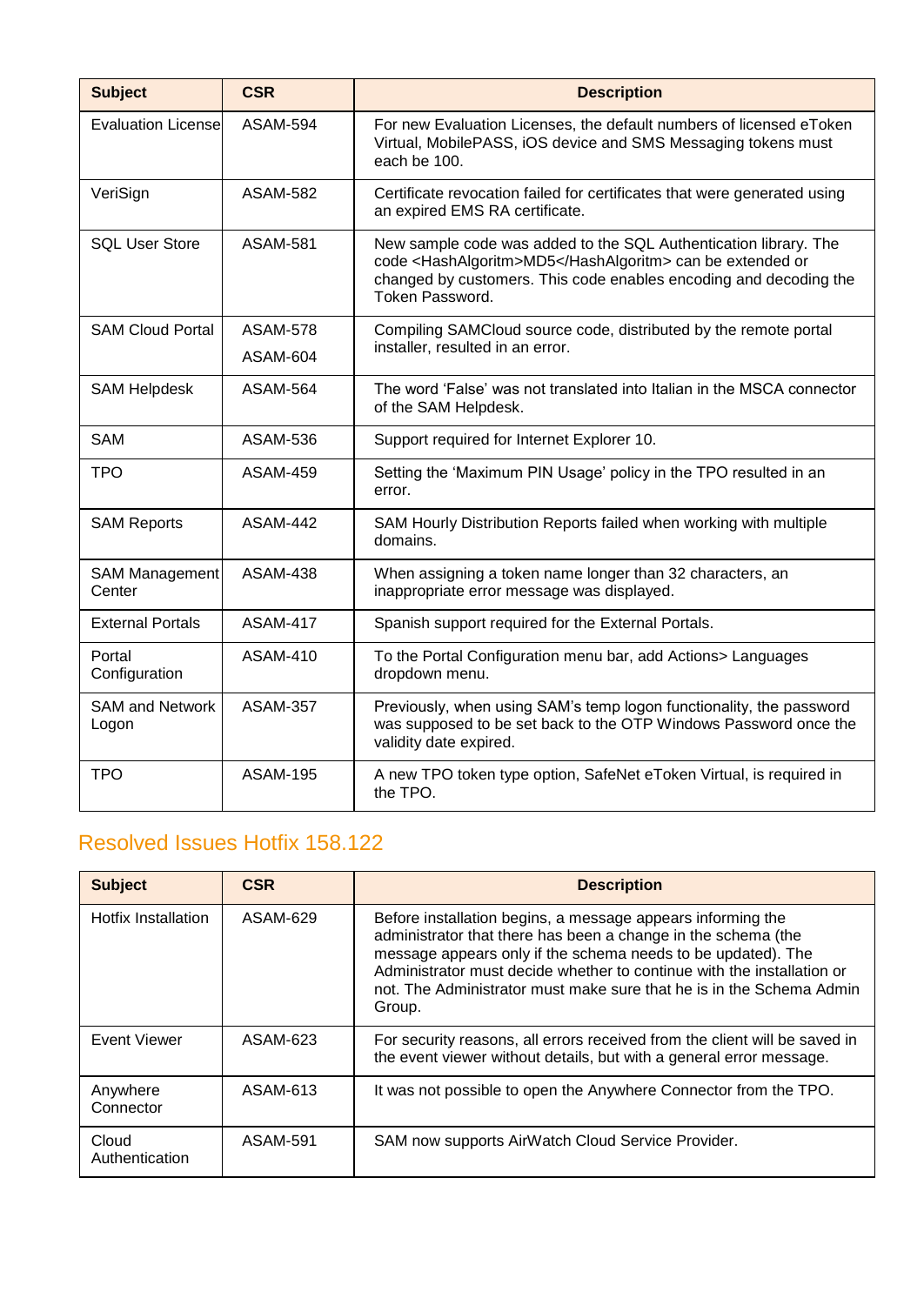| <b>Subject</b>                                                  | <b>CSR</b>      | <b>Description</b>                                                                                                                                                                                                                                                                                                                                                                           |
|-----------------------------------------------------------------|-----------------|----------------------------------------------------------------------------------------------------------------------------------------------------------------------------------------------------------------------------------------------------------------------------------------------------------------------------------------------------------------------------------------------|
| Audit                                                           | <b>ASAM-579</b> | SAM's audit library failed when using the configuration tool with                                                                                                                                                                                                                                                                                                                            |
|                                                                 |                 | -autoinstall                                                                                                                                                                                                                                                                                                                                                                                 |
| <b>OTP</b>                                                      | <b>ASAM-576</b> | During the challenge response authentication stage, allow the user to                                                                                                                                                                                                                                                                                                                        |
|                                                                 | <b>ASAM-499</b> | authenticate using OTP with or without data that was supplied in the<br>challenge response stage.                                                                                                                                                                                                                                                                                            |
| <b>SAM Management</b><br>Center                                 | <b>ASAM-573</b> | When performing unassign, the old password must be replaced by<br>SafeNet's default password.                                                                                                                                                                                                                                                                                                |
|                                                                 |                 | When defining RSM, the password complexity was checked, and the<br>default password did not match.                                                                                                                                                                                                                                                                                           |
| <b>SAM Desktop</b><br>Agent                                     | <b>ASAM-532</b> | To support hardening of the token password policy object on the token,<br>post initialization and enrollment, two new registry keys were defined in<br>the desktop agent ADMX file. These settings enable the SAM desktop<br>agent to look for password policy updates (only when the token is<br>initialized as RSM) in the TPO and compare them with the one's that<br>exist on the token. |
| <b>Recovery Cloud</b><br><b>Certificate Using</b><br><b>HSM</b> | <b>ASAM-523</b> | When running samconfigurationtool.exe -fix_cert<br>in an HSM environment, SAM Configuration Manager failed.                                                                                                                                                                                                                                                                                  |
| <b>MobilePASS</b><br>Automatic<br>Enrollment                    | <b>ASAM-515</b> | Notifications were not sent to the user and administrator while<br>automatically enrolling MobilePASS.                                                                                                                                                                                                                                                                                       |
| Microsoft CA<br>Connector                                       | <b>ASAM-237</b> | SAM 8.2 now supports Precise Biometric Reader with Athena<br>Smartcards for Microsoft CA Connectors only.                                                                                                                                                                                                                                                                                    |
| <b>OTP</b>                                                      | <b>ASAM-233</b> | Previously, it was not possible to return to the original OTP Token<br>settings when the temporary OTP expired.                                                                                                                                                                                                                                                                              |
| <b>GINA</b>                                                     | <b>ASAM-176</b> | Evidian profiles are now supported in Network Logon. A new Boolean<br>property (Support Evidian) was added to a Network Logon Connector<br>Profile.                                                                                                                                                                                                                                          |
| PKI                                                             | ASAM-46         | Previously, the certificate expiry date message was incorrect.                                                                                                                                                                                                                                                                                                                               |

<span id="page-17-0"></span>

| <b>Subject</b>      | <b>CSR</b> | <b>Description</b>                                                                                                                                                                     |
|---------------------|------------|----------------------------------------------------------------------------------------------------------------------------------------------------------------------------------------|
| <b>TPO</b>          | ASAM-530   | The token name was not changed in the TPO after user performed an<br>unassign.                                                                                                         |
| <b>TPO</b>          | ASAM-482   | The setting 'Supports two-phase authentication for all OTP settings' did<br>not work in SAM 8.2.                                                                                       |
| OTP Web<br>Service  | ASAM-455   | A new property was added to the OTP Web Service web config:<br>SavedRequestLifeTime<br>This property defines the time out period between the challenge<br>response and authentication. |
| <b>SAM Anywhere</b> | ASAM-454   | Signing a bundle in the TPO, and selecting a certificate from the local<br>store failed. Instead, the certificate used was created by SAM.                                             |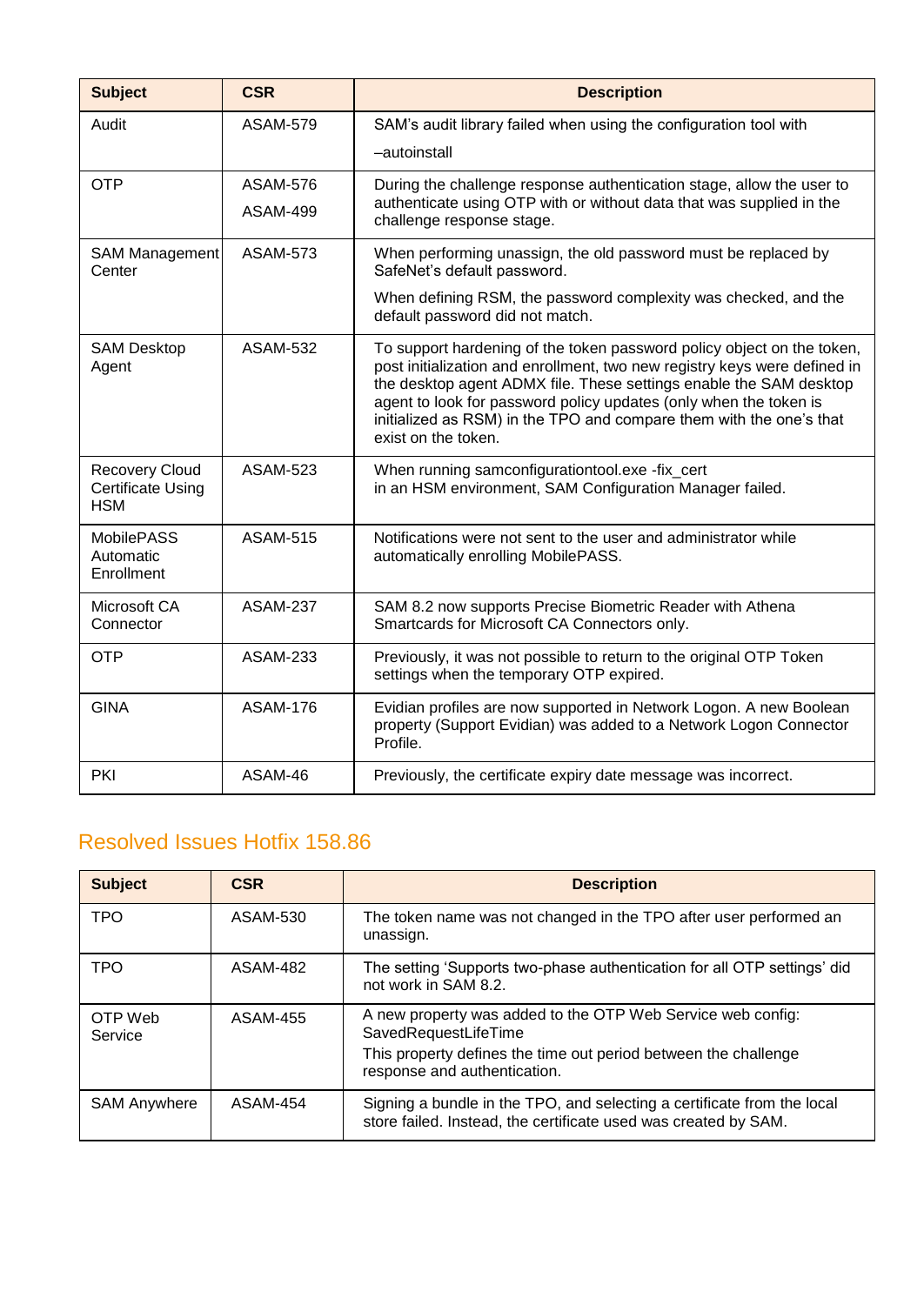| <b>Subject</b>                     | <b>CSR</b>                               | <b>Description</b>                                                                                                                                                                                                                                                                                               |
|------------------------------------|------------------------------------------|------------------------------------------------------------------------------------------------------------------------------------------------------------------------------------------------------------------------------------------------------------------------------------------------------------------|
| <b>SAM</b><br>Management<br>Center | ASAM-337                                 | An error message appeared when producing an Inventory History<br>Report.                                                                                                                                                                                                                                         |
| PKI                                | ASAM-316                                 | SAM now supports common criteria tokens.                                                                                                                                                                                                                                                                         |
|                                    |                                          | A sub folder was added to the Initialization parameters folder in the TPO.<br>Double-click Common Criteria Compliance and select 'Enabled'. Open<br>CC Certificate Key Password and define either a 'Random Password'<br>(automatically defined by SAM) or a 'Fixed Password' (defined by the<br>administrator). |
| <b>SAM</b><br>Management<br>Center | ASAM - 171<br>$ASAM - 180$<br>ASAM - 349 | Searching for a user's last name in the Helpdesk failed.                                                                                                                                                                                                                                                         |
| <b>SAML Metadata</b>               | ASAM-94                                  | Added SAML metadata import/export to SAM.                                                                                                                                                                                                                                                                        |
|                                    |                                          | Importing Metadata to SAM is performed via the TPO by right-clicking the<br>Service Provider node (i.e. Google Apps), and selecting Import from<br>Metadata.                                                                                                                                                     |
|                                    |                                          | Exporting Metadata from SAM is performed from the SAM Configuration<br>Manager > Action > Cloud Configuration > Info for Service Provider, and<br>click Download Metadata.                                                                                                                                       |
| <b>MobilePASS</b>                  | ASAM-70                                  | MobilePASS desktop application automatic enrollment is now supported.                                                                                                                                                                                                                                            |
| <b>TPO</b>                         | ASAM-66                                  | Previously, the Custom Content settings in the TPO (Enrollment<br>Settings>General Properties>Random Token Password<br>Content>Custom Content), displayed invalid characters.                                                                                                                                    |

<span id="page-18-0"></span>

| <b>Subject</b>             | <b>CSR</b>      | <b>Description</b>                                                                                                                                                                                                                                           |
|----------------------------|-----------------|--------------------------------------------------------------------------------------------------------------------------------------------------------------------------------------------------------------------------------------------------------------|
| Migrate Hotfix             | ASAM-466        | When installing February's hotfix, SAM did not run the hotfix migration. It<br>has been corrected in this hotfix.                                                                                                                                            |
| <b>SAM</b><br>Installation | ASAM-458        | This hotfix consists of the SAM Client.msi and SAM Management Tools.msi,<br>which require the administrator to manually uninstall and then reinstall the<br>SAM Client and SAM Management Tools. The next hotfix version will<br>perform this automatically. |
| <b>SAM</b>                 | ASAM-440        | SAM Anywhere version 8.1.92.0 resolved two cases:                                                                                                                                                                                                            |
| Anywhere                   |                 | Problematic behavior when unlocking a token.                                                                                                                                                                                                                 |
|                            |                 | Save as of attachments in the injected browser did not work.                                                                                                                                                                                                 |
| <b>TPO</b>                 | <b>ASAM-437</b> | Previously, the TPO policy setting: 'ignore connector incompatibility during<br>enrollment' failed.                                                                                                                                                          |
|                            | ASAM-489        |                                                                                                                                                                                                                                                              |
| OTP Web<br>Service         | <b>ASAM-428</b> | After installing and checking to see that the Web OTP Service was active,<br>resulted in the following error message: 'Object reference not set'. Instead<br>of: Dummy user was not found.                                                                   |
| <b>SAM Mobile</b>          | ASAM-390        | The same error message is displayed, for user's that don't exist, or incorrect<br>passwords.                                                                                                                                                                 |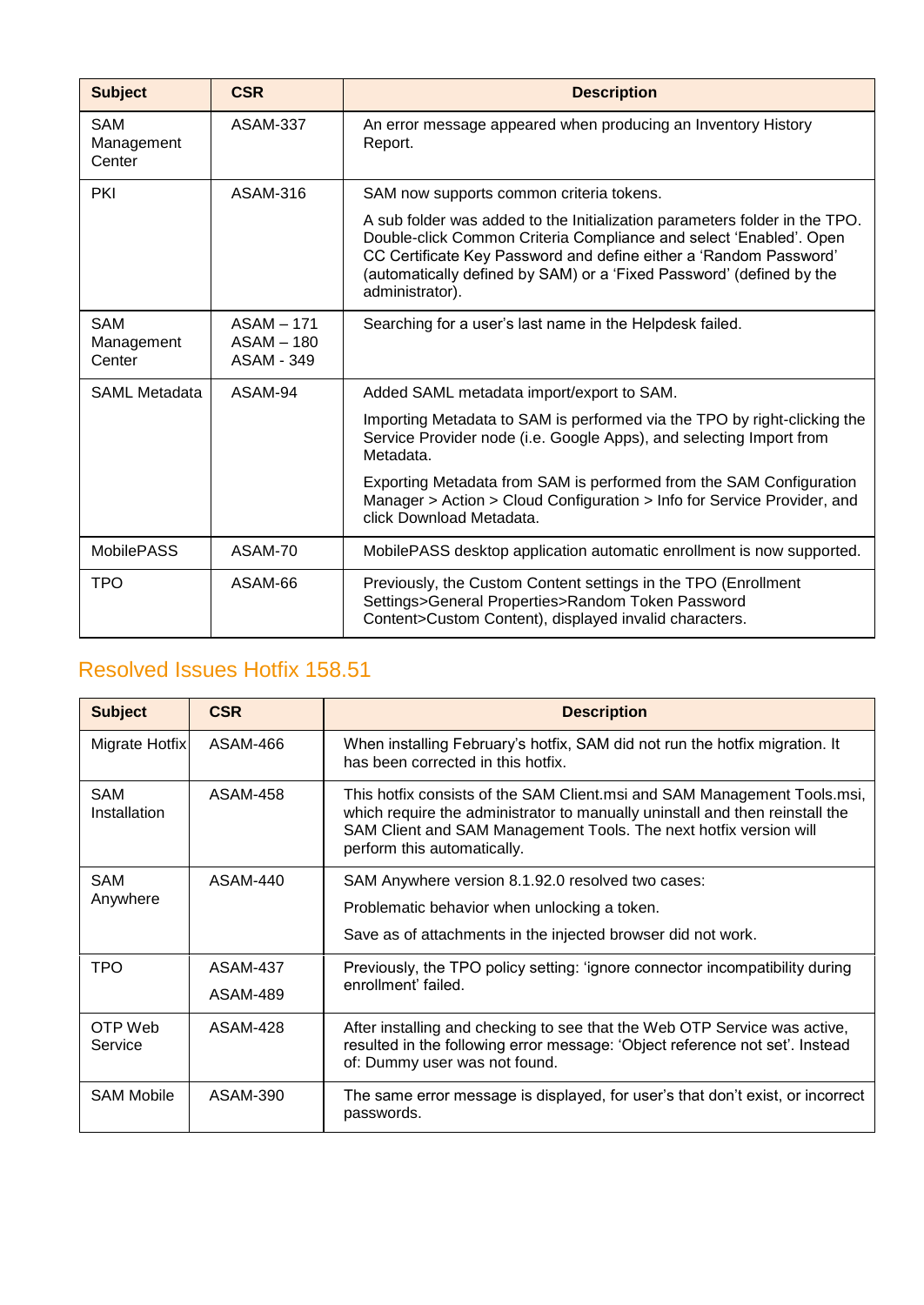| <b>Subject</b>                       | <b>CSR</b>      | <b>Description</b>                                                                                                                                                                                           |
|--------------------------------------|-----------------|--------------------------------------------------------------------------------------------------------------------------------------------------------------------------------------------------------------|
| eToken<br>Anywhere                   | <b>ASAM-372</b> | When opening the Anywhere Connector configuration tool, to sign a bundle<br>and select a certificate, the certificate chosen was not remembered when<br>reopening the connector configuration tool.          |
|                                      |                 | Solution/Workaround: After signing the bundle and selecting the<br>certificate, open the %temp% folder, and copy the certificate called<br>'bundlesign.cer' to: SafeNet>eToken anywhere>certificates>server. |
| <b>SAM Web</b><br>Service API        | <b>ASAM-369</b> | Setting the values for the configuration files: sessions_life_time and<br>sessions_cleen_period did not take effect. For the values to take effect<br>perform an IIS reset.                                  |
| <b>TPO</b>                           | <b>ASAM-368</b> | The authentication portal crashed when defining a TPO connector (i.e.<br>enable a TPO connector without defining the connector policies).                                                                    |
| External                             | <b>ASAM-360</b> | It is now possible to change the language of External Portals. To do this:                                                                                                                                   |
| Portals                              |                 | Open the IIS Manager<br>1.                                                                                                                                                                                   |
|                                      |                 | Select the relevant portal site.<br>2.                                                                                                                                                                       |
|                                      |                 | Double-click the .NET Globalization icon.<br>3.                                                                                                                                                              |
|                                      |                 | Change the Culture and UI Culture to the relevant language.<br>4.                                                                                                                                            |
|                                      |                 | Click Apply.<br>5.                                                                                                                                                                                           |
| SafeWord<br>Migration                | <b>ASAM-309</b> | A tool was created to update the OTP settings on the token as per the TPO<br>settings. Note: Only those settings that were not initialized by SafeWord<br>were updated.                                      |
| Microsoft CA<br>Connector            | <b>ASAM-257</b> | The automatic renewal of certificates that had expired, or where about to<br>expire within 14 days failed.                                                                                                   |
| <b>Network</b><br>Logon              | <b>ASAM-231</b> | It is now possible to perform a network logon enrollment using one factor<br>authentication.                                                                                                                 |
| Token<br>Password<br>Policy          | <b>ASAM-230</b> | When an administrator changes the Token Password Policy in the TPO,<br>and the user connects a token, the token is updated with the new Token<br>Password Policy.                                            |
| Backend<br>Service                   | <b>ASAM-212</b> | When disabling expired temp logon, the backend service enables the<br>Microsoft AD 'Smart card is required for interactive logon'.                                                                           |
|                                      |                 | A new TPO setting was added to the Backend Service Settings: Require<br>smartcard logon when temporary password is expired. The default behavior<br>of this setting is: 'Require smartcard logon'.           |
| <b>TPO</b>                           | <b>ASAM-177</b> | Previously, it was not possible to configure more than one TPO<br>Management Server URL. It is now possible to configure more than one.                                                                      |
| SAM<br>Management<br>Center          | <b>ASAM-171</b> | Searching for a user's last name in the SAM Helpdesk failed.                                                                                                                                                 |
| <b>SAM Reports</b>                   | <b>ASAM-169</b> | SAM Reports now indicate the token pin retry count.                                                                                                                                                          |
| <b>SAM Self</b><br>Service<br>Center | <b>ASAM-138</b> | Selecting SMTP in the TPO when enrolling a MobilePASS Messaging token<br>required you to confirm your phone number instead of your email address.                                                            |
| <b>SAM Self</b><br>Service<br>Center | <b>ASAM-122</b> | Changing the password in SAM Self Service Center to a password that was<br>longer than the maximum allowed, displayed the message: 'Password too<br>short', instead of 'Password too long'.                  |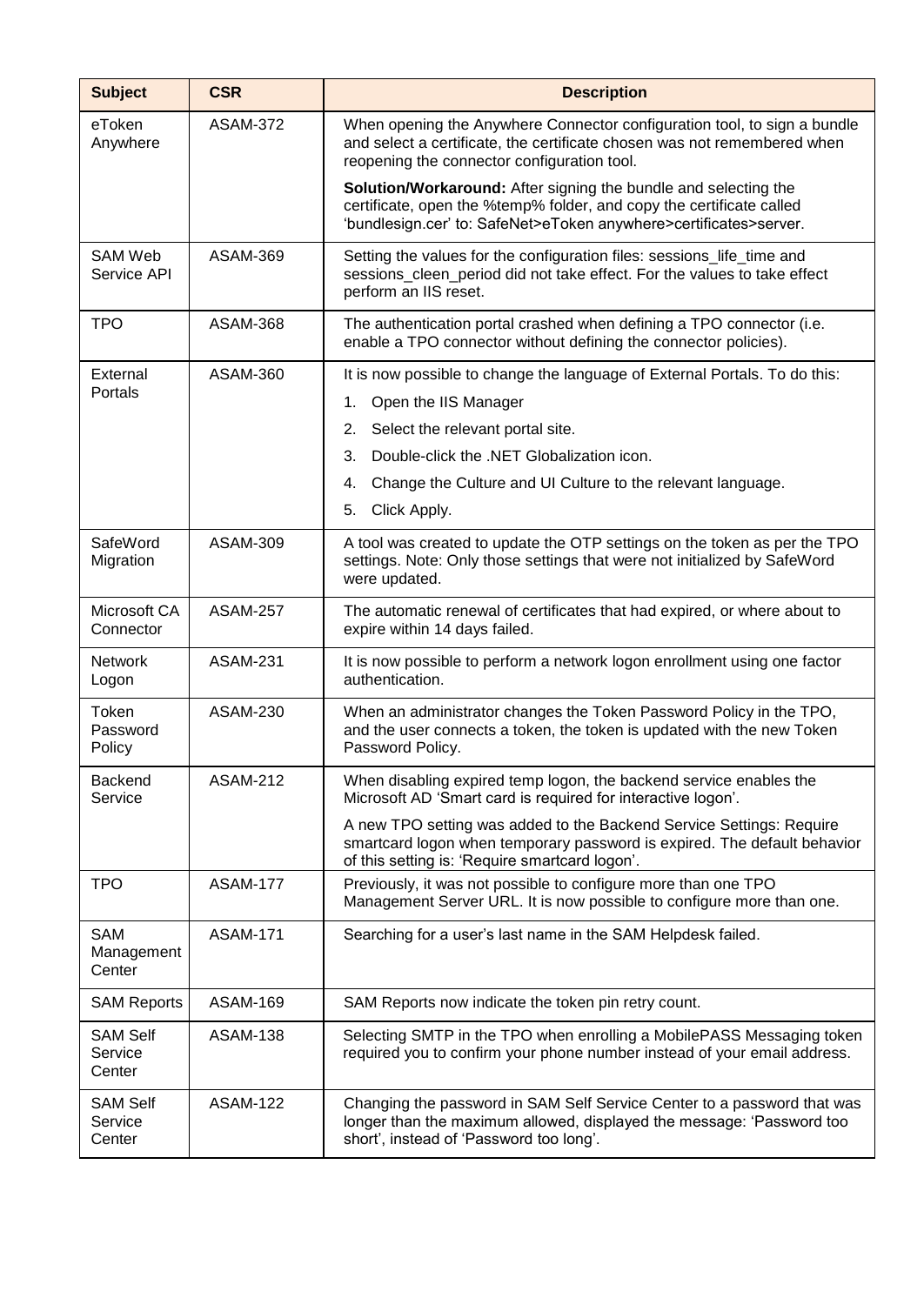| <b>Subject</b>                     | <b>CSR</b> | <b>Description</b>                                                                                                                                                                                                                                                                       |
|------------------------------------|------------|------------------------------------------------------------------------------------------------------------------------------------------------------------------------------------------------------------------------------------------------------------------------------------------|
| SAML<br>Metadata                   | ASAM-94    | Previously, SAML attributes had to be added manually in both SAM Server<br>and Service Providers (i.e. SalesForce). With the new feature called 'Import<br>and Export SAML Metadata', you can automate the configuration of SAML<br>attributes on both SAM Server and Service Providers. |
| <b>SAM</b><br>Management<br>Center | ASAM-89    | When the OTP Token is locked, the Helpdesk status displayed 'OTP<br>Locked', instead of 'Enabled, Normal'.                                                                                                                                                                               |
| <b>SAM</b><br>Management<br>Center | ASAM-43    | After setting the TPO with mandatory letters in manual complexity, and<br>leaving the default password as 1234567890, the following error message<br>appeared 'lower case letters are required'. This message appeared after<br>performing an unassign.                                  |
| OTP                                | ASAM-15    | Previously you were required to enter an OTP pin to receive a challenge<br>and to authenticate. Now, you only need to enter an OTP pin to receive a<br>challenge.                                                                                                                        |

<span id="page-20-0"></span>

| <b>Subject</b>                         | <b>CSR</b>      | <b>Description</b>                                                                                                                                                   |
|----------------------------------------|-----------------|----------------------------------------------------------------------------------------------------------------------------------------------------------------------|
| Audit<br>Notification                  | <b>ASAM-293</b> | Audit notifications were not sent when enrolling via SAM Mobile.                                                                                                     |
| <b>OTP</b>                             | <b>ASAM-289</b> | When enrolling an OTP token with a random PIN, the user received an<br>email notification with the PIN displayed as: \$OTP_PIN, instead of the<br>actual PIN number. |
| SafeWord<br>Migration                  | <b>ASAM-286</b> | SafeWord migration now supports remote AD configuration.                                                                                                             |
| <b>SAM</b><br>Configuration<br>Manager | <b>ASAM-285</b> | We now provide a process whereby we can remove a domain configuration<br>from SAM.                                                                                   |
| <b>SAM Anywhere</b><br>Portal          | <b>ASAM-250</b> | When accessing the SAM Anywhere Portal via Internet Explorer, with no<br>token connected, the screen appeared blank.                                                 |
| <b>TPO</b>                             | <b>ASAM-241</b> | Authentication failed when upgrading from SP3 to 8.2, and an apply list was<br>configured.                                                                           |
| General                                | <b>ASAM-228</b> | The search results were slow when performing a group lookup in Tivoli.                                                                                               |
| <b>SAM</b><br>Management<br>Center     | <b>ASAM-206</b> | The print preview of the notification letter displayed the actual token<br>password instead of asterisks.                                                            |
| <b>SAM</b><br>Management<br>Center     | <b>ASAM-205</b> | SAM Management Center was not able to enroll Anywhere 5200 token.                                                                                                    |
| <b>SAM</b><br>Management<br>Center     | <b>ASAM-197</b> | It is now possible to initialize a token without adding the token to the<br>inventory.                                                                               |
| <b>TPO</b>                             | <b>ASAM-196</b> | Previously, the radius SMS reply text message was hardcoded. This was<br>changed so that users can edit the text.                                                    |
| <b>SAM Web</b><br>Service API          | <b>ASAM-191</b> | Incorrect configuration of the TPO and Web.config caused errors.                                                                                                     |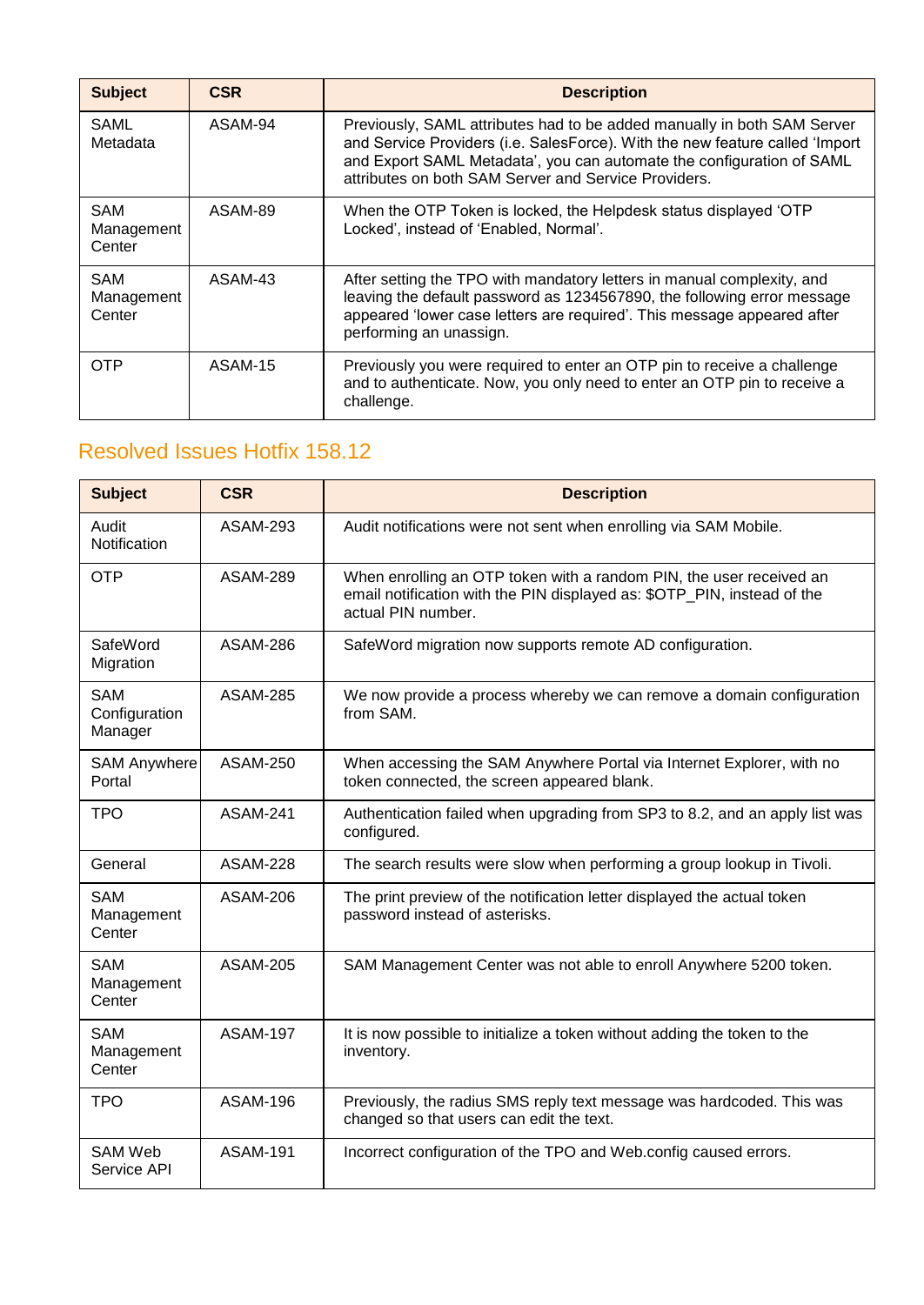| <b>Subject</b>                           | <b>CSR</b>      | <b>Description</b>                                                                                                                                                                                                                                                                                                                                                                                                        |
|------------------------------------------|-----------------|---------------------------------------------------------------------------------------------------------------------------------------------------------------------------------------------------------------------------------------------------------------------------------------------------------------------------------------------------------------------------------------------------------------------------|
| Policy<br>Management                     | <b>ASAM-185</b> | Could not rename user name to logon name in standalone configuration<br>(ADAM/ADAM).                                                                                                                                                                                                                                                                                                                                      |
| <b>SAM Self</b><br><b>Service Center</b> | <b>ASAM-184</b> | It is not possible to update an eToken Virtual if the update hardware token<br>parameter is deleted from SAM Service under Authorization Roles.                                                                                                                                                                                                                                                                           |
| Checkpoint<br>Connector                  | <b>ASAM-160</b> | It is now possible to create a user in the checkpoint dashboard, using the<br>template logon name.                                                                                                                                                                                                                                                                                                                        |
| <b>SAM</b><br>Configuration<br>Manager   | <b>ASAM-150</b> | The import window title in the SAM Configuration Manager contained the<br>words: 'Settings file' twice.                                                                                                                                                                                                                                                                                                                   |
| Cloud                                    | <b>ASAM-141</b> | Incorrect message appeared when answering the questionnaire incorrectly.                                                                                                                                                                                                                                                                                                                                                  |
| Cloud                                    | <b>ASAM-140</b> | If user did not answer the questionnaire questions, no message appeared<br>saying that the questionnaire must be answered.                                                                                                                                                                                                                                                                                                |
| <b>SAM</b><br>Management<br>Center       | <b>ASAM-124</b> | When using IE10 on Win 8 (x32), the license message at the bottom of the<br>SAM Management Center screen was too big.                                                                                                                                                                                                                                                                                                     |
| <b>OTP</b>                               | <b>ASAM-108</b> | It is now possible to manage a SafeNet eToken NG-OTP token using the<br>windows command line prompt (Run 'webAPIConsoleApp.exe' from the<br>command line prompt. This file can be found in the installation's bin<br>directory). The operations that are supported are: Enroll connectors, add<br>token to SAM repository, init token, unlock otp token, remove token from<br>SAM repository, unassign token from a user. |
| <b>MobilePASS</b><br>Messaging           | <b>ASAM-100</b> | The tool: messagingautoenrollment.exe was developed to allow users to<br>automatically enroll a MobilPASS Messaging token.                                                                                                                                                                                                                                                                                                |
|                                          |                 | Ensure that OTP only authentication is selected in the TPO, and not OTP<br>and PIN, as the PIN may not be set during automatic enrollment.                                                                                                                                                                                                                                                                                |
|                                          |                 | C:\Program Files\SafeNet\Authentication\SAM\x64\<br>Bin>MessagingAutoEnrollment -instancename=SAMDemo.com -<br>file=c:\users.txt                                                                                                                                                                                                                                                                                          |
|                                          |                 | MessagingAutoEnrollment.exe -instancename= <sam instance="" name=""></sam>                                                                                                                                                                                                                                                                                                                                                |
|                                          |                 | [-file/-group]= <the are="" file="" group="" name="" of="" or="" stored="" users="" users<br="" where="">are members&gt; -instancename- Domain name used in SAM when running<br/>AD mode. Otherwise use the ADAM instance name. - file - The file contains<br/>a list of all the users to enroll, each user on a new line.</the>                                                                                          |
| SAM Web<br>Service API                   | ASAM-95         | Removing a user that is assigned more than one token, in an ADAM/ADAM<br>configuration, blocked the operation.                                                                                                                                                                                                                                                                                                            |
| <b>OTP</b>                               | ASAM-92         | Previously it was not possible to define a random OTP PIN with numeric<br>characters only.                                                                                                                                                                                                                                                                                                                                |
| SAM<br>Configuration<br>Manager          | ASAM-67         | Handle exception error occurred when migrating the roles store to 8.2.                                                                                                                                                                                                                                                                                                                                                    |
| OTP Web<br>Service                       | ASAM-65         | The OTP Web Service was sometimes in idle mode, which caused the<br>authentication process to slow down. The OTP Web Service response to<br>authentication requests has been improved.                                                                                                                                                                                                                                    |
| OTP Web<br>Service                       | ASAM-63         | Improved response time when authenticating using OTP for the first time<br>after installation.                                                                                                                                                                                                                                                                                                                            |
| General                                  | ASAM-60         | SMTP client now supports secured channel.                                                                                                                                                                                                                                                                                                                                                                                 |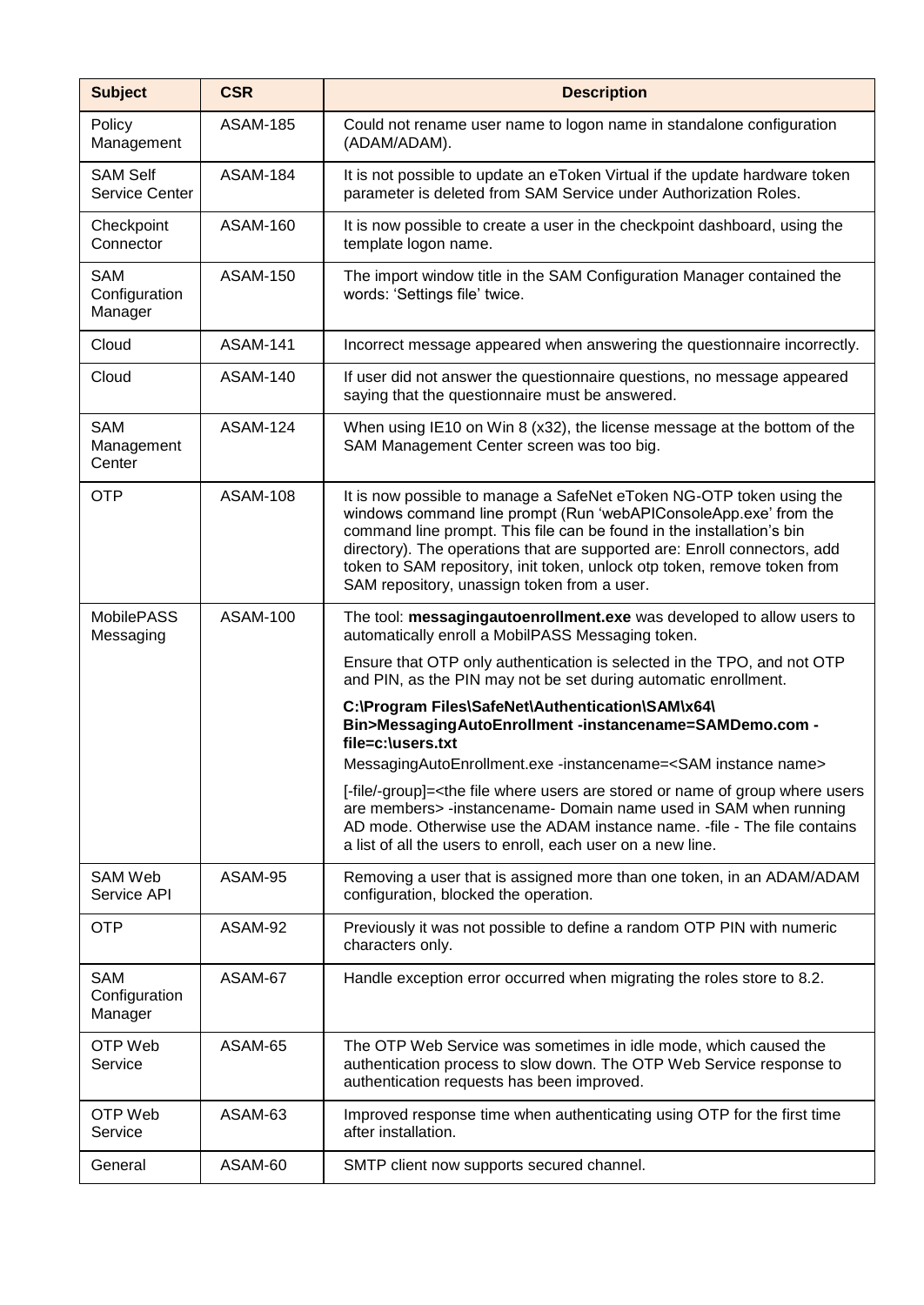## <span id="page-22-4"></span>Known Issues

#### <span id="page-22-0"></span>Known Issues Hotfix 158.731

| <b>Subject</b> | <b>CSR</b> | <b>Description</b>                                                                                                                                                                                                                                                                                                                                                                                |
|----------------|------------|---------------------------------------------------------------------------------------------------------------------------------------------------------------------------------------------------------------------------------------------------------------------------------------------------------------------------------------------------------------------------------------------------|
| <b>TPO</b>     | ASAM-1922  | The <b>Audit Source name</b> field in Audit Source control in TPO does not accept<br>more than eight characters in some scenarios.                                                                                                                                                                                                                                                                |
|                |            | <b>Workaround: Perform the following steps:</b>                                                                                                                                                                                                                                                                                                                                                   |
|                |            | Open the Audit Source control in TPO. In the first attempt, only eight<br>characters can be entered in the Audit Source name field.<br>Click OK on all the open windows of TPO until the Active Directory<br>2.<br>properties window is visible.<br>Open the Audit Source control in TPO. Now, a user can enter maximum<br>3.<br>50 characters in the Audit Source name field for the TPO policy. |

### <span id="page-22-1"></span>Known Issues Hotfix 158.726

| <b>Subject</b> | <b>CSR</b> | <b>Description</b>                                                                                         |
|----------------|------------|------------------------------------------------------------------------------------------------------------|
| SAM Manage     | ASAM-1822  | On the Inventory tab, the cursor does not go to the next text box after<br>searching for "Tokens by user." |

### <span id="page-22-2"></span>Known Issues Hotfix 158.723

| <b>Subject</b>                 | <b>CSR</b> | <b>Description</b>                                                                                                                                                                                                                                                                                                                                                                                                                                                            |
|--------------------------------|------------|-------------------------------------------------------------------------------------------------------------------------------------------------------------------------------------------------------------------------------------------------------------------------------------------------------------------------------------------------------------------------------------------------------------------------------------------------------------------------------|
| <b>MobilePASS</b><br>Messaging | ASAM-1699  | User is not able to send SMS via SAM Messaging portal.                                                                                                                                                                                                                                                                                                                                                                                                                        |
| <b>SAM Installer</b>           | ASAM-1706  | When mouse is hovered on an object such as a button, a text box, or a link, a<br>tool tip for that object as well as a message in the browser's status bar is<br>shown. Most of the times the message in the browser's status bar is shown<br>few seconds before the tool tip, which is approximately 1 to 2 seconds. Thus,<br>if a user uses a sound assistive tool, that tool may read message in the<br>browser's status bar before reading the intended toot tip message. |

#### <span id="page-22-3"></span>Known Issues Hotfix 158.721

| <b>Subject</b>       | <b>CSR</b> | <b>Description</b>                                                                                                                                              |
|----------------------|------------|-----------------------------------------------------------------------------------------------------------------------------------------------------------------|
| <b>SAM Installer</b> | ASAM-1651  | After uninstalling OTP plugin, the option to reinstall OTP plugin becomes<br>unavailable (greyed out).                                                          |
|                      |            | <b>Workaround:</b> Perform any one of the following:                                                                                                            |
|                      |            | Run SAM Cleaner tool to completely remove all the keys from registry.<br>Then try to install again.                                                             |
|                      |            | In the registry, delete the OTP-RADIUS key from the below path:<br>٠<br>HKey_Local_Machine > Software > SafeNet > Authentication > SAM<br>> Installed > Feature |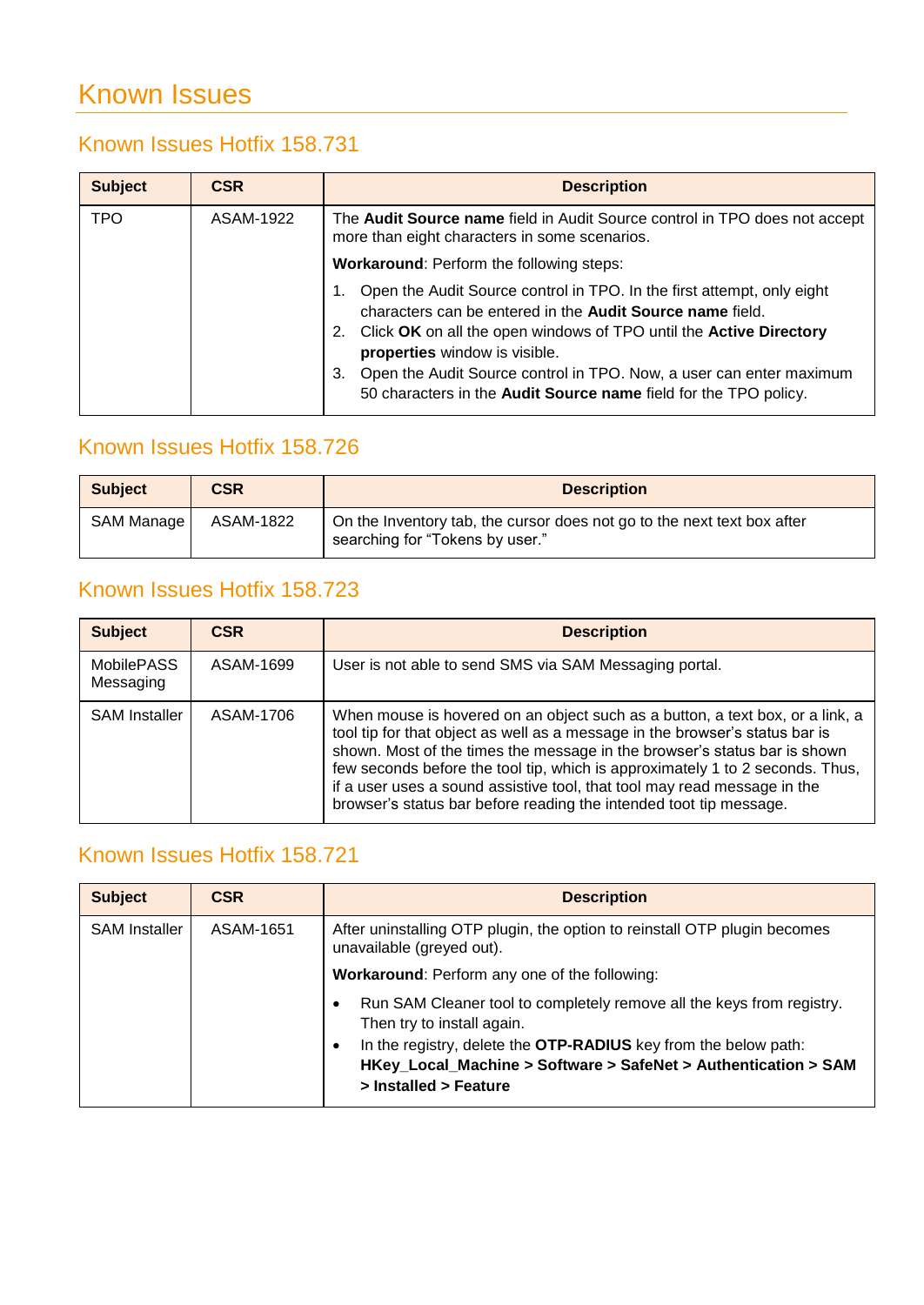### <span id="page-23-0"></span>Known Issues Hotfix 158.710

| <b>Subject</b>       | <b>CSR</b> | <b>Description</b>                                                                                                                                                   |
|----------------------|------------|----------------------------------------------------------------------------------------------------------------------------------------------------------------------|
| <b>SAM Installer</b> | ASAM-1487  | If SAM was installed using the simplified installation mechanism, there was<br>no option to uninstall OTP plugin, and received error when tried to uninstall<br>SAM. |

### <span id="page-23-1"></span>Known Issues Hotfix 158.654

| <b>Subject</b>     | <b>CSR</b> | <b>Description</b>                                           |  |
|--------------------|------------|--------------------------------------------------------------|--|
| <b>SAM Service</b> | ASAM-1517  | The SAM Service site is not fully operational with IE11.     |  |
|                    |            | Workaround:                                                  |  |
|                    |            | Add the SAM Service site to the compatibility view settings. |  |

#### <span id="page-23-2"></span>Known Issues Hotfix 158.627

| <b>Subject</b>    | <b>CSR</b> | <b>Description</b>                                                                   |  |
|-------------------|------------|--------------------------------------------------------------------------------------|--|
| 7300<br>Connector | ASAM-1363  | When the ISO file was deleted and tried to enroll a token, the enrollment<br>passed. |  |
|                   |            | Workaround:                                                                          |  |
|                   |            | Run the <b>iisreset</b> command after updating the ISO file.                         |  |

### <span id="page-23-3"></span>Known Issues Hotfix 158.539

| <b>Subject</b> | <b>CSR</b> | <b>Description</b>                                                                                                                                                                |
|----------------|------------|-----------------------------------------------------------------------------------------------------------------------------------------------------------------------------------|
| eToken 7300    | ASAM-1350  | After upgrading the DVD partition via SAMService, the previous image is still<br>displayed.                                                                                       |
|                |            | Workaround:                                                                                                                                                                       |
|                |            | Disconnect and re-connect the eToken 7300 displays the new image.                                                                                                                 |
| eToken 7300    | ASAM-1276  | Enrolling eToken 7300 using a large ISO file fails.                                                                                                                               |
|                |            | Workaround:                                                                                                                                                                       |
|                |            | Make sure you burn an ISO file that is less than 2 Gigabytes.                                                                                                                     |
| eToken 7300    | ASAM-1352  | eToken Virtual temp is currently not supported with eToken 7300. When<br>clicking the "Enroll a new SafeNet eToken virtual temp" link in SAMService,<br>an error message appears. |
|                |            | Workaround:                                                                                                                                                                       |
|                |            | None                                                                                                                                                                              |
| eToken 7300    | ASAM-1266  | Sometimes during enrollment of eToken 7300, a warning event appears in<br>the event viewer.                                                                                       |
|                |            | <b>Workaround:</b>                                                                                                                                                                |
|                |            | None                                                                                                                                                                              |
| eToken 7300    | ASAM-1366  | When Setting the 'User storage protection' option to 'Token password' on<br>Windows 8, the flash partition is not available.                                                      |
|                |            | Workaround:                                                                                                                                                                       |
|                |            | Disconnect and re-connect the eToken 7300 displays the flash partition.                                                                                                           |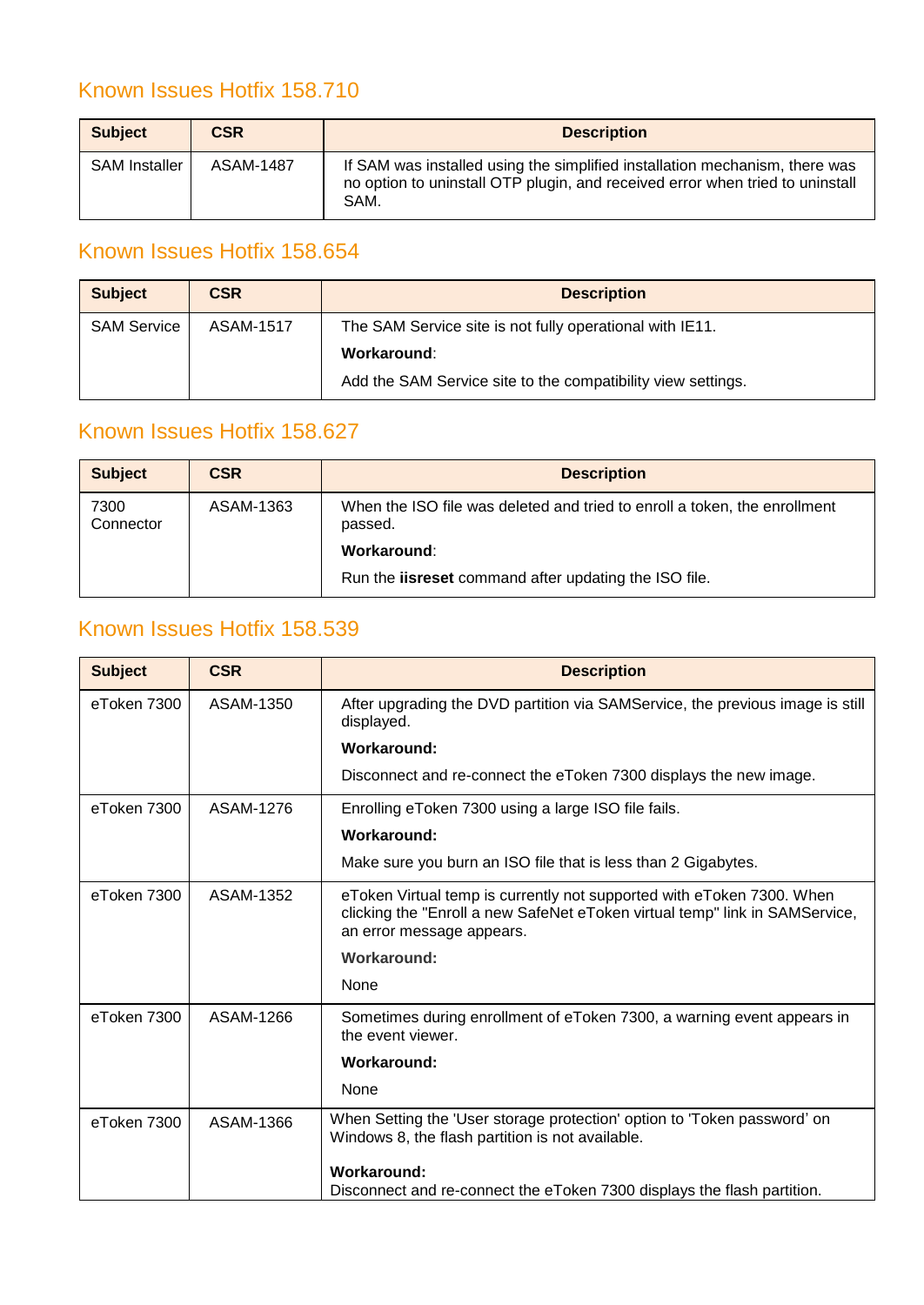### <span id="page-24-0"></span>Known Issues Hotfix 158.430

| <b>Subject</b>            | <b>CSR</b> | <b>Description</b>                                                                                                                                                                 |  |
|---------------------------|------------|------------------------------------------------------------------------------------------------------------------------------------------------------------------------------------|--|
| <b>SAM Export</b><br>Tool | ASAM-1153  | Running the SAM Export tool crashes when SAM is installed on a non-<br>default installation drive (anything other than on the C:\drive).<br>Workaround:                            |  |
|                           |            | 1. Open [Installation Path]:\SafeNet\Authentication\SAM\x64\Bin<br>2. Locate the <b>SAMExport.exe</b> file, and make sure it points to the correct<br>drive: [Installation Path]:\ |  |

#### <span id="page-24-1"></span>Known Issues Hotfix 158.397

| <b>Subject</b>               | <b>CSR</b> | <b>Description</b>                                                    |
|------------------------------|------------|-----------------------------------------------------------------------|
| Password +                   | ASAM-1200  | Authenticating with a comma delimited password on IIS plug in failed. |
| <b>OTP</b><br>Authentication |            | Workaround:                                                           |
|                              |            | Set the plugin's 'default regime' to None.                            |

#### <span id="page-24-2"></span>Known Issues Hotfix 158.347

| <b>Subject</b>       | <b>CSR</b> | <b>Description</b>                                                                                                          |  |
|----------------------|------------|-----------------------------------------------------------------------------------------------------------------------------|--|
| <b>SAM Installer</b> | ASAM-1071  | Upgrading from SAM 8.0 SP3 to SAM 8.2 fails when the original<br>deployment is:                                             |  |
|                      |            | SAM Simplified.                                                                                                             |  |
|                      |            | On a Virtual Machine.                                                                                                       |  |
|                      |            | Configured on any drive other than the default drive.                                                                       |  |
|                      |            | Workaround:                                                                                                                 |  |
|                      |            | <b>Contact Technical Support.</b>                                                                                           |  |
| eToken<br>Rescue     | ASAM-951   | When downloading eToken Rescue on a Win 8.1 (64-bit) machine<br>using the desktop agent, the download fails.                |  |
|                      |            | Workaround:                                                                                                                 |  |
|                      |            | Download eToken Rescue using the SAM Self-Service Portal.                                                                   |  |
| Desktop<br>Agent     | ASAM-1098  | When SAM desktop agent is installed on a machine with SAC 8.3, the<br>certificate expiration date alerts are not displayed. |  |
|                      |            | Workaround:                                                                                                                 |  |
|                      |            | The certificate expiration date can be viewed in the SAM Self-Service<br>Portal.                                            |  |

#### <span id="page-24-3"></span>Known Issues Hotfix 158.239

| <b>Subject</b>  | <b>CSR</b>      | <b>Description</b>                                                                                                    |
|-----------------|-----------------|-----------------------------------------------------------------------------------------------------------------------|
| Auto Enrollment | <b>ASAM-897</b> | When using RADIUS Client, multiple SMS messages are sent to the client<br>during auto enrollment of messaging tokens. |
|                 |                 | Workaround:                                                                                                           |
|                 |                 | As this is an application behavior, it can only be disabled by the application<br>developer.                          |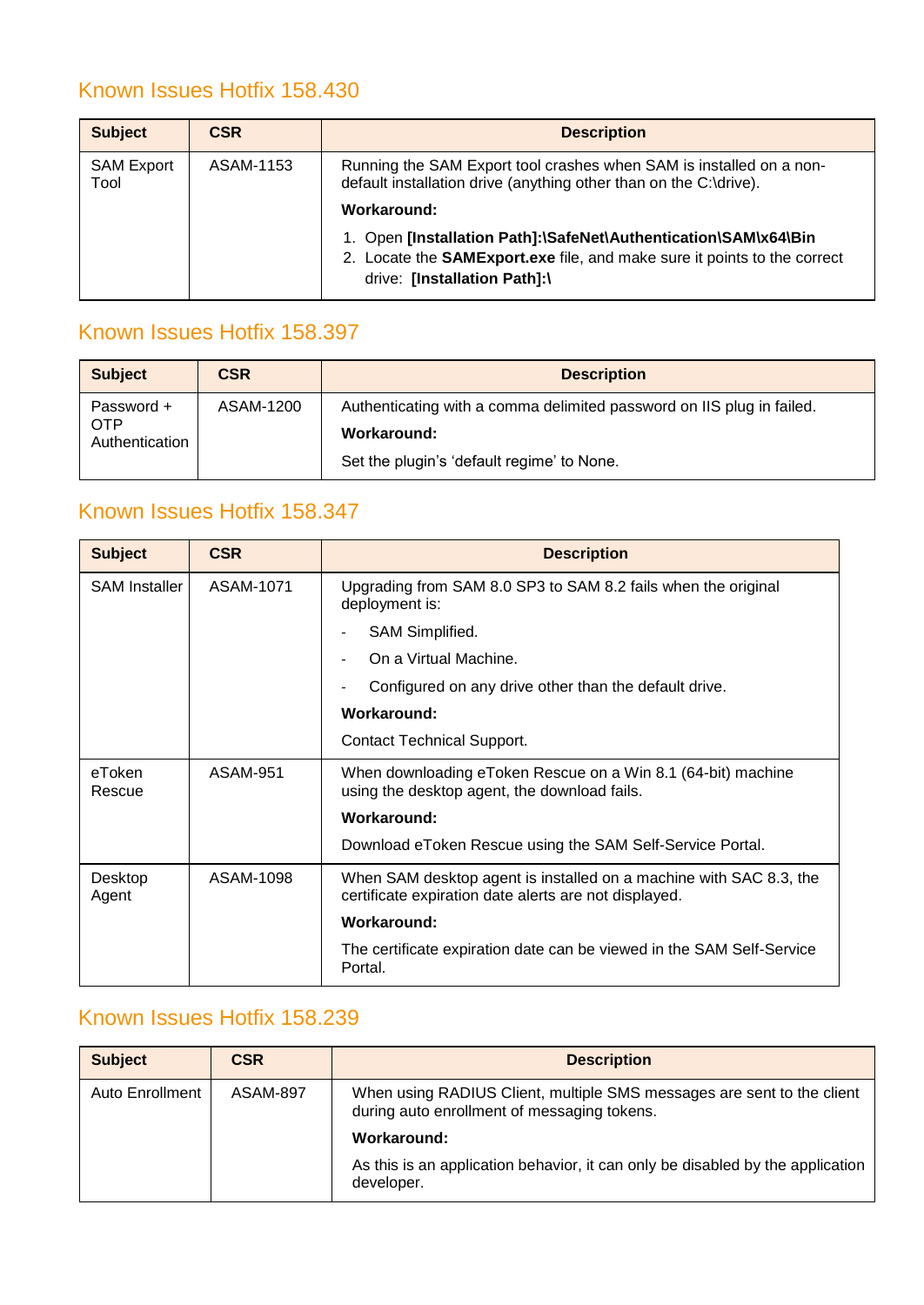| <b>Subject</b>           | <b>CSR</b>                                            | <b>Description</b>                                                                                                                                                                      |  |
|--------------------------|-------------------------------------------------------|-----------------------------------------------------------------------------------------------------------------------------------------------------------------------------------------|--|
| Configuration<br>Manager | ASAM-896                                              | When performing Web Service changes, a new window opened displaying<br>the progress when restarting the SAM application pools. After restarting<br>the SAM app pools the process froze. |  |
|                          |                                                       | Workaround:                                                                                                                                                                             |  |
|                          |                                                       | Manually run the IISREST command to update all the SAM app pools.                                                                                                                       |  |
| SAM Manage               | ASAM-796                                              | After installing SAM Client and enrolling the token (in SAM Manage and                                                                                                                  |  |
| <b>SAM Service</b>       | SAM Service), an Active X notification was displayed. |                                                                                                                                                                                         |  |
|                          |                                                       | Workaround:                                                                                                                                                                             |  |
|                          |                                                       | Clicking the Allow button in the notification will end the enrollment process<br>successfully.                                                                                          |  |

## <span id="page-25-0"></span>Performing a Rollback Manually

When installing the hotfix, the installation process creates a backup of the current working version for when a rollback is required. If a rollback is required, the upgrade process backs up the current working version. It is recommended that you contact SafeNet support before performing a rollback.

#### **To perform a manual rollback:**

- 1. Before performing a rollback, ensure that the SAM application is closed.
- 2. The previous version's files are backed up to the following folder:

\Program files\SafeNet\Authentication\SAM\x32\hotfix\158.731

or

\Program files\SafeNet\Authentication\SAM\x64\hotfix\158.731

3. Copy all files and folders from the above backup folder to the corresponding files in the SAM installation folder.

This, by default, is located in the following folder:

\Program files\SafeNet\Authentication\SAM\x32

or

\Program files\SafeNet\Authentication\SAM\x64

- 4. Delete the backup folder.
- 5. Delete the hotfix version ("158.731") registry key.

## <span id="page-25-1"></span>Product Documentation

The following product documentation is associated with this release:

- SafeNet Authentication Manager 8.2 CRN
- SafeNet Authentication Manager 8.2 Administrator's Guide
- SafeNet Authentication Manager 8.2 User's Guide

We have attempted to make these documents complete, accurate, and useful, but we cannot guarantee them to be perfect. When we discover errors or omissions, or they are brought to our attention, we endeavor to correct them in succeeding releases of the product.